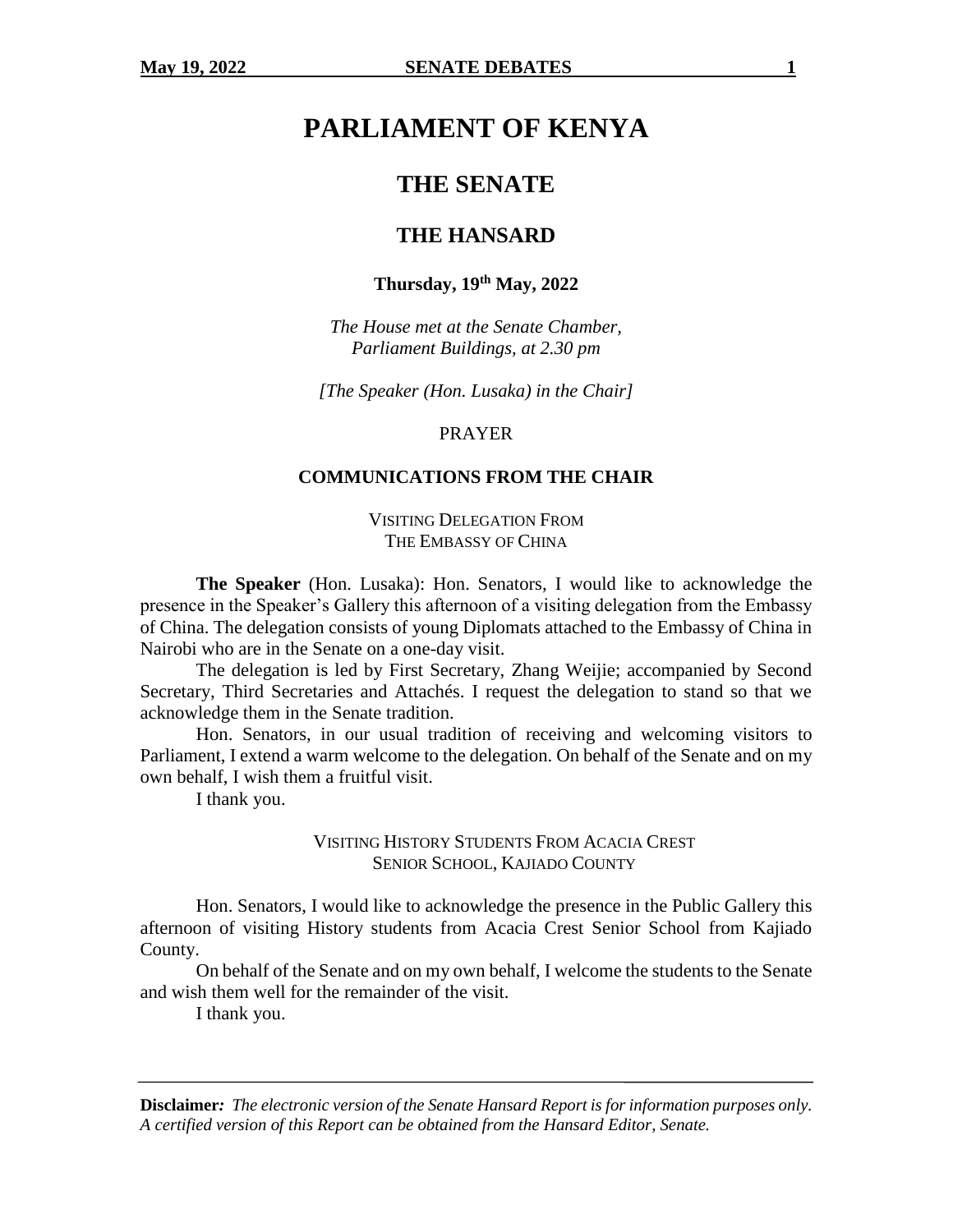## THE NATIONAL PRAYER BREAKFAST, 2022

Hon. Senators, as you are all aware, the National Prayer Breakfast is an annual event in the Calendar of Parliament. It is an interdenominational prayer meeting sponsored by Members of Parliament (Senate and National Assembly).

This year's National Prayer Breakfast is scheduled to be held on Thursday, 26<sup>th</sup> May, 2022, from 7.00 am at the Safari Park Hotel in Nairobi and the theme is *"*Transitions.*"* 

The event is being coordinated by a National Organizing Committee which has been working closely with the Kenya National Prayer Breakfast Coordination team. The Organizing Committee is co-chaired by Sen. Samuel Poghisio, MP, the Senate Majority Leader and Hon. Daniel Maanzo, MP, of the National Assembly.

Hon. Senators, this is a critical event noting that this is an election year thus the need to pray for our country during this period. I, therefore, urge all the Senators to prioritize and attend the prayer breakfast.

All the requisite arrangements have been made to make the event a success and I believe that you have all received an invitation card to the event. Feel free to contact the Office of the Clerk for any further information or support on this matter.

I thank you.

Please proceed, Sen. Khaniri.

**Sen. Khaniri**: Mr. Speaker, Sir, I thank you for the opportunity. I rise to join you in welcoming our visitors from China and the students from Acacia Senior School.

Yesterday, we had a delegation from the United States of America and so that I do not sound like I am apologetic for Parliament, but it is important to let the visitors know because the Senate is looking very empty; the seats are empty. This is not very usual. We are in an electioneering period and most Members are out of town trying to defend their seats and others trying to become governors.

It is important that our visitors should not go with this bad reputation that the Senate lacks quorum. That is the explanation.

Mr. Speaker, Sir, I want to join you in welcoming them to the Senate and particularly the students to tell them that the Senate of the Republic of Kenya is a very good place to come and learn parliamentary practices. We have the best practices as a House and, therefore, we hope that you will learn as History students and you will leave here with more knowledge than you arrived.

For our friends from China, I am happy to say that our country has enjoyed very good diplomatic relationship with China over the years and we are grateful for that. We collaborated in so many development projects with Chinese companies and State corporations. We are happy with the relationship that we have with you. We hope that you as young diplomats as you become the real diplomats, you should be able to enhance the good relationship that the two countries have enjoyed.

Welcome and we wish you a good stay in Parliament.

**Sen. Halake**: Thank you, Mr. Speaker, Sir. I also join you and my fellow Senators in welcoming the delegation from the Chinese Embassy to the Senate.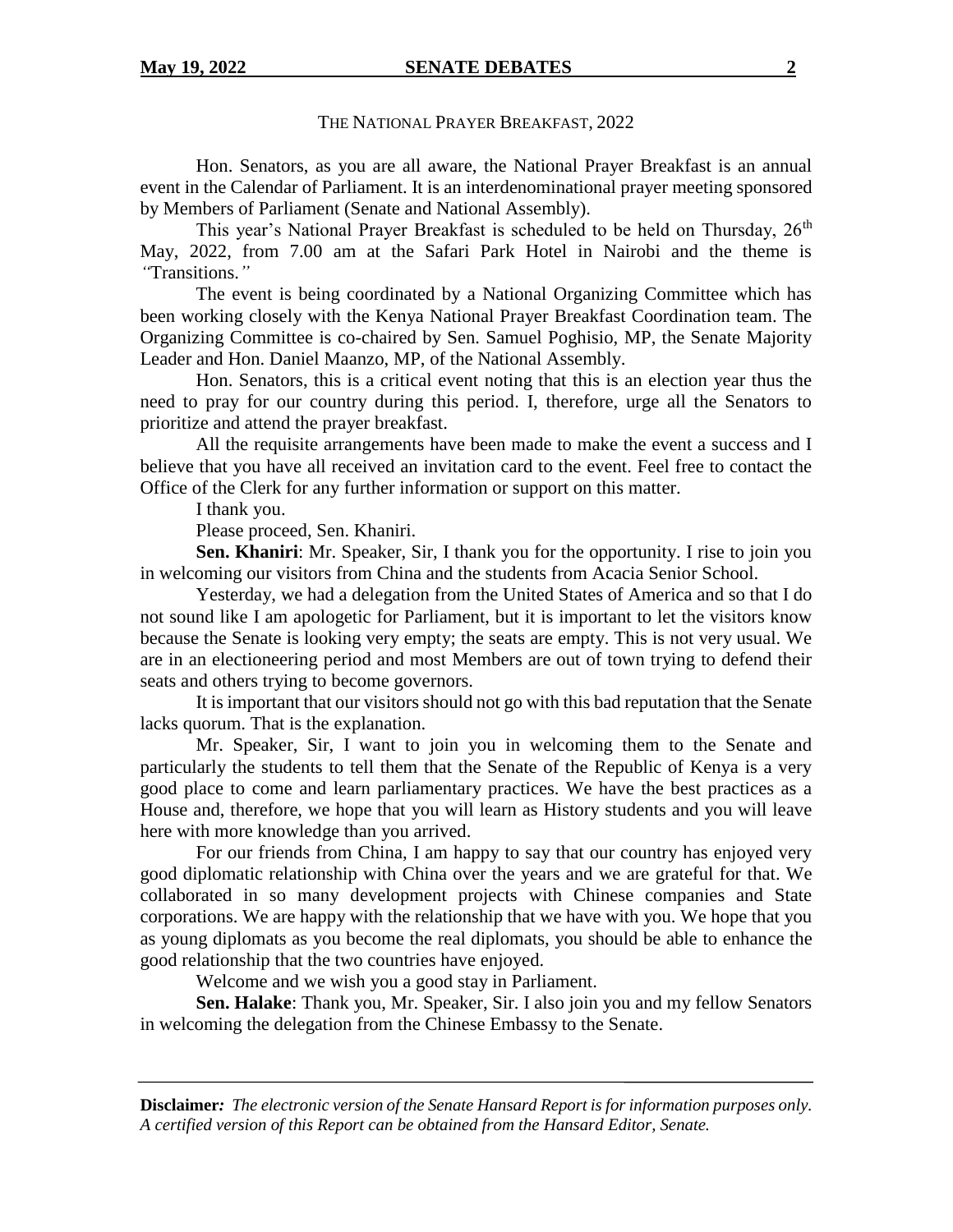I wish them the very best as they take care of the bilateral relationship between Kenya and China which so far is very good partnership given that the Chinese Government and the Kenya Government have been working very well together, especially now that the Expressway has been opened. We will always be grateful for the great things that are happening here.

I know that there is also the fact that this House has been a friend of the Embassy. I remember at the beginning of the Twelfth Parliament; I was invited to be part of the delegation that was visiting your office with the Communist Party.

Welcome to the Senate. As my colleague has said, we are in electioneering period. However, hon. Members that are here and some online will definitely welcome you.

I would also like to take this opportunity to welcome our students from Acacia Senior School. Welcome to the Senate.

As you sit here we are very proud to have you, especially since you come from a pastoralist area. I also come from a pastoralist area. So, I am happy to see that we are not just staying in the *bundus,* but we are also coming to the city to see for ourselves. If we from these areas can come and sit here in this House, you can also work hard and come and be here like some of us.

Welcome to the Senate and we look forward to having you in these seats and not just in the Gallery.

**The Speaker** (Hon. Lusaka): Sen. (Dr.) Musuruve.

**Sen. (Dr.) Musuruve:** Thank you, Mr. Speaker, Sir, for this opportunity. I join you and my fellow Senators in welcoming the visitors that we have in the House.

I welcome the delegation from the Embassy of China. The relationship between Kenya and China is very visible in terms of education. We have quite a number of our students going to China to acquire knowledge. When they come back here, they are able to be productive in executing tasks that help in development. In the sector of roads and housing, China collaborates strongly with our country and this is a plus.

You are welcome in this House that allocates funds for the purposes of ensuring that economic development is going on.

Mr. Speaker, Sir, allow me to also welcome the students from Acacia Crest Academy. As I look at them, I see faces that are anxious to face tomorrow and ready to lead. Before us, I can see lawyers, magistrates, lecturers and people of all walks of life.

Mr. Speaker, Sir, I would like to encourage them to work very hard in school. It is an opportunity that never repeats itself. Every one of you has the time to decide their destiny. Education is an equaliser that helps people from different backgrounds to improve their socioeconomic status as individuals and also give back to the society.

This is also an eye-opener. This is a very powerful House that is engaged in legislation. The laws that help *wananchi* to be better are made in this House. The Senate is concerned about counties. From the nature of our debates and how we conduct our activities, you will realise that we are very keen on legislating on issues that support counties.

Mr. Speaker, Sir, on the prayer breakfast that you have just mentioned, we are in an electioneering period. This is an issue that we cannot take for granted. I support the Speaker that when it comes to elections, every Kenyan needs to really commit to God in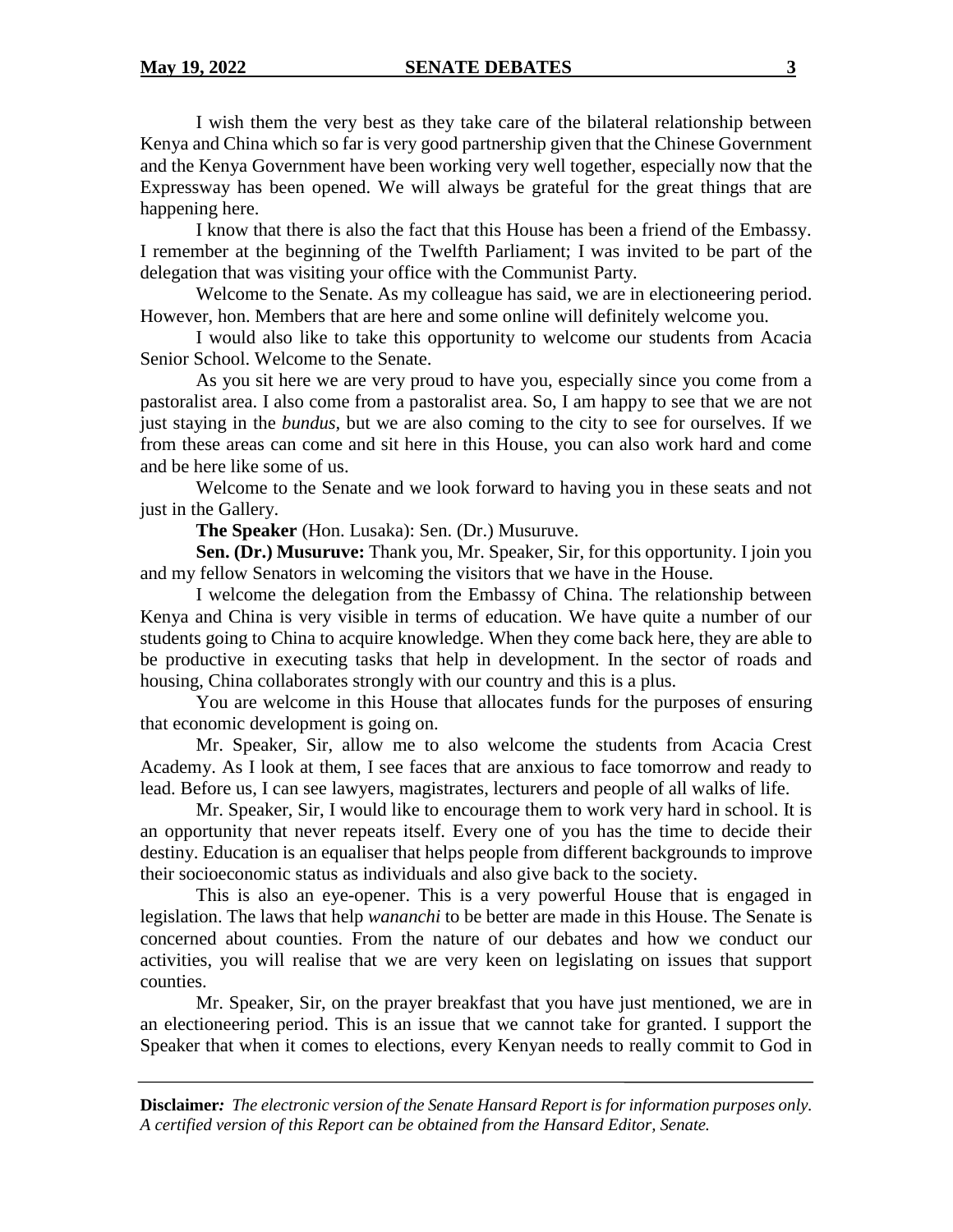prayer. At the end of the day, God has to intervene and ensure that our country is peaceful before and after elections.

I call upon all Kenyans to pray for our leaders and our country. We love this country and we do not have any other to go to. Kenya is bigger than anyone of us.

**The Speaker** (Hon. Lusaka): Sen. Kinyua, you may have the Floor.

**Sen. Kinyua:** Asante, Bw. Spika, kwa kunipa fursa hii. Ningependa kuungana na wewe katika kuwakaribisha marafiki wetu kutoka Uchina na wanafunzi wa Acacia Crest Academy.

Ningependa wanafunzi na walimu kutoka shule ya Acacia Crest Academy wajue ya kwamba sio kawaida yetu kuwa wachache hivi katika vikao vyetu vya hapa Seneti. Kisa na maana ni kwamba tumo katika msimu wa siasa. Kwa hivyo, Maseneta wengi hawako hapa. Hili ni jambo ambalo wanafunzi na walimu wanapaswa kulifahamu.

Najua mmekuja kusoma mengi yanayotendeka katika Seneti. Ikiwezekana, mrudi tena wakati ambapo msimu wa siasa utakuwa umekwisha ili musome na mfahamu kwa mapana na marefu jinsi shughuli za Seneti zinavyotekelezwa na Maseneta wenu.

Ninawapa changamoto wanafunzi hawa kwa sababu leo sisi ndio tuko hapa lakini nyinyi ndio mtakuwa hapa kesho kama viongozi. Ninawasihi muweka bidii katika masomo yenu kwa sababu masomo ni uti wa mgongo wa maendeleo katika nchi yetu.

Pia ninawasihi muige yale mazuri mutakayoyaona viongozi wakiyafanya. Sisi tunawaangalia nyinyi kwa sababu katika maendeleo yoyote ya nchi, wanafunzi ndio tegemeo kubwa. Masomo mueke mbele na pia mfuatilie jinsi mambo yanafanywa humu nchini. Baadaye nyinyi ndio mtaendesha sekta mbalimbali humu nchini na kuleta maendeleo zaidi. Ninawaomba mtilie maanani yote mliokuja kusoma hapa.

Hatimaye, ninaomba radhi tena na pia ni hofu kidogo kwa sababu mmekuja wakati ambapo hatuko wengi hapa kwa sababu ya msimu wa siasa. Hata hivyo, mkija wakati mwingine kama Seneti imejaa, mtaweza kusikiza jinsi mijadala inavyojadiliwa katika Bunge la Seneti.

**The Speaker** (Hon. Lusaka): Sen. Shiyonga, you may have the Floor.

**Sen. Shiyonga:** Thank you, Mr. Speaker, Sir. I join you in welcoming our visitors from China. It is a great pleasure to have visitors from outside the country. The bilateral engagement that we have with China is of great importance, especially in terms of the economy, infrastructure and technology. We really appreciate you. It is good that you have come so that you can see for yourselves.

Just as my colleagues have said, this House is always full. However, because we are trying to ensure that we come back to this House to continue with the legislative mandate, many Senators are out there trying to win voters. In a few days to come, we will be going to the ballot box to vote. We are normally full in this House and we are the representatives of people.

Welcome to the Republic of Kenya. When you go back, take our greetings to your people.

For the students of Acacia Crest Senior School, I appreciate your coming. I see some teachers too and we appreciate your presence. This is a place that any Kenyan - both men and women - would want to come. This is where laws, policies and Acts, which affect the lives of Kenyans are debated and passed.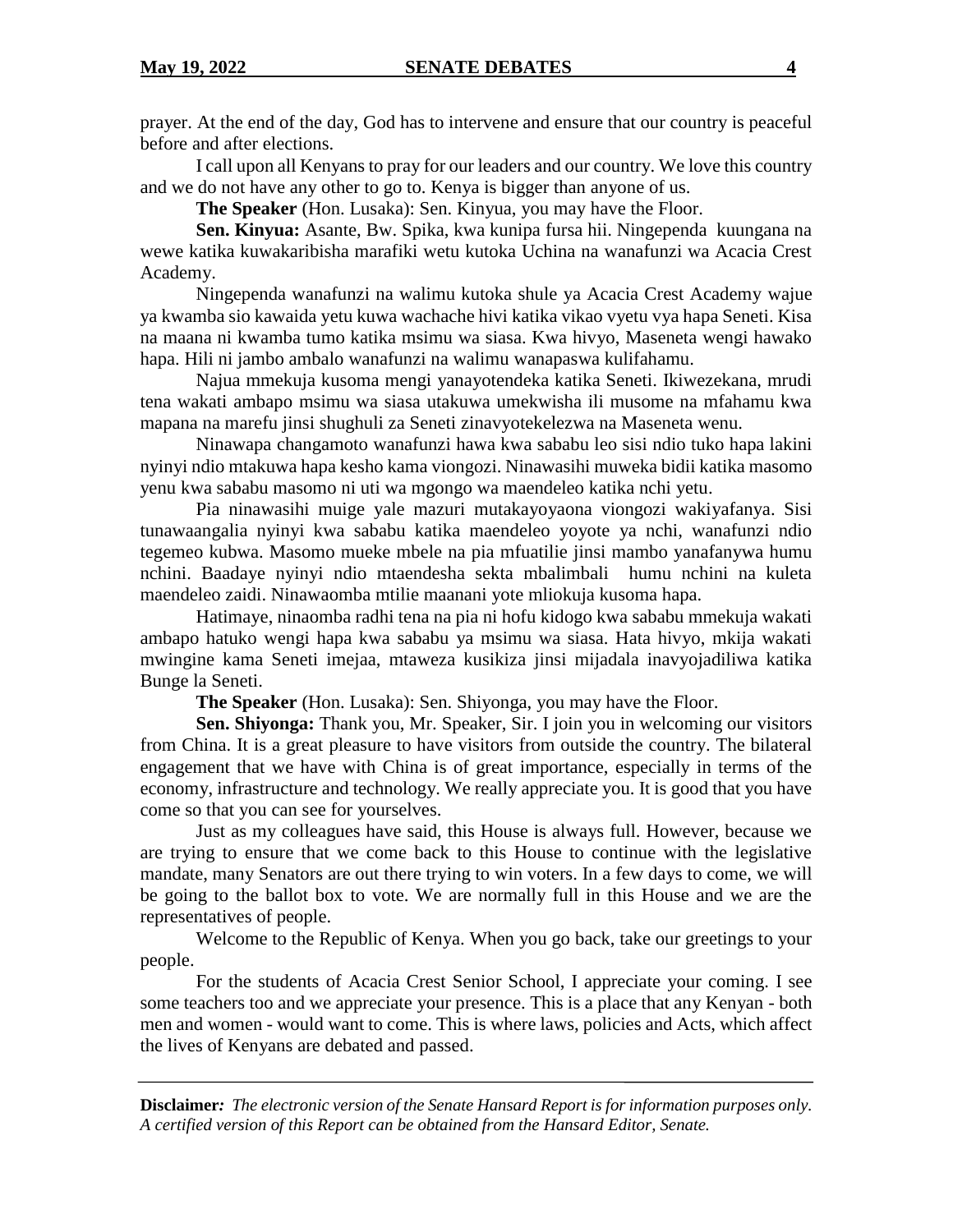I wish that each of you aspire to come here after your education. You can even further your education while here because being here is not the end. You need to be part and parcel of what happens in your country and your future.

Again, you are welcome. God bless you all and have a safe journey back home. **The Speaker** (Hon. Lusaka): Thank you. Next Order.

#### **MESSAGE FROM THE NATIONAL ASSEMBLY**

PASSAGE OF THE HEALTH LAWS (AMENDMENT) BILL (NATIONAL ASSEMBLY BILLS NO.2 OF 2021)

**The Speaker** (Hon. Lusaka): Hon. Senators, I wish to report to the Senate that pursuant to Standing Order No.41(3) and (4), I have received the following message from the Speaker of the National Assembly, regarding the passage of the Health Laws (Amendment) Bill (National Assembly Bills No.2 of 2021).

Pursuant to the Standing Orders, I now report the message and I quote:

"Pursuant to the provisions of Standing Order No.41(1) and 142, of the National Assembly Standing Orders, I hereby convey the following message from the National Assembly:

WHEREAS Health Laws (Amendment) Bill (National Assembly Bills No.2 of 2021), was published vide Kenya *Gazette* Supplement No.8 of 1st February, 2021, as a Bill concerning county governments in terms of Article 110(4) of the Constitution seeking to amend the Health Act No.21 of 2017 in particular, provisions relating to the Pharmacy Poisons Act Cap 244; the Mental Health Act Cap 248; the Mental Practitioners and Dentists Act Cap 253; and, Nurses Act Cap 257; the Kenya Medical Training Act Cap 261; the National Hospital Insurance Fund Act No.9 of 1998; The Medical Laboratory Technicians and Technologists Act (No. 10 of 1999), The Tobacco Control Act (No. 4 of 2007), The Nutritionists and Dieticians Act (No. 18 of 2007), The Cancer Prevention and Control Act (No. 15 0f 2012), the Public Health Officers (Training, registration and Licensing) Act, 2013 (No. 12 of 2013), The Kenya Medical Supplies Authority Act (No. 20 of 2013), The Counsellors and Psychologists Act (No. 14 of 2014), The Psychotherapists Act (No. 2014), The Health Records and Information managers Act (No. 15 of 2016) and The Clinical Officers (Training, Registration and Licensing) Act (No. 20 of 2017).

AND WHEREAS the National Assembly considered the said Bill on Wednesday,  $30<sup>th</sup>$  March, 2022 and passed it on Thursday,  $31<sup>st</sup>$  March, with amendments, in the form attached hereto;

NOW THEREFORE, in accordance with the provisions of Article 110(4) of the Constitution and Standing Orders No.41(1) and 142 of the National Assembly Standing Orders, I hereby convey the National Assembly's decision on the Bill to the Senate."

Hon. Senators, pursuant to Standing Order No.157 which requires that a Bill originating in the National Assembly be proceeded with by the Senate in the same manner as a Bill introduced in the Senate by way of First Reading in accordance with Standing Order No.139;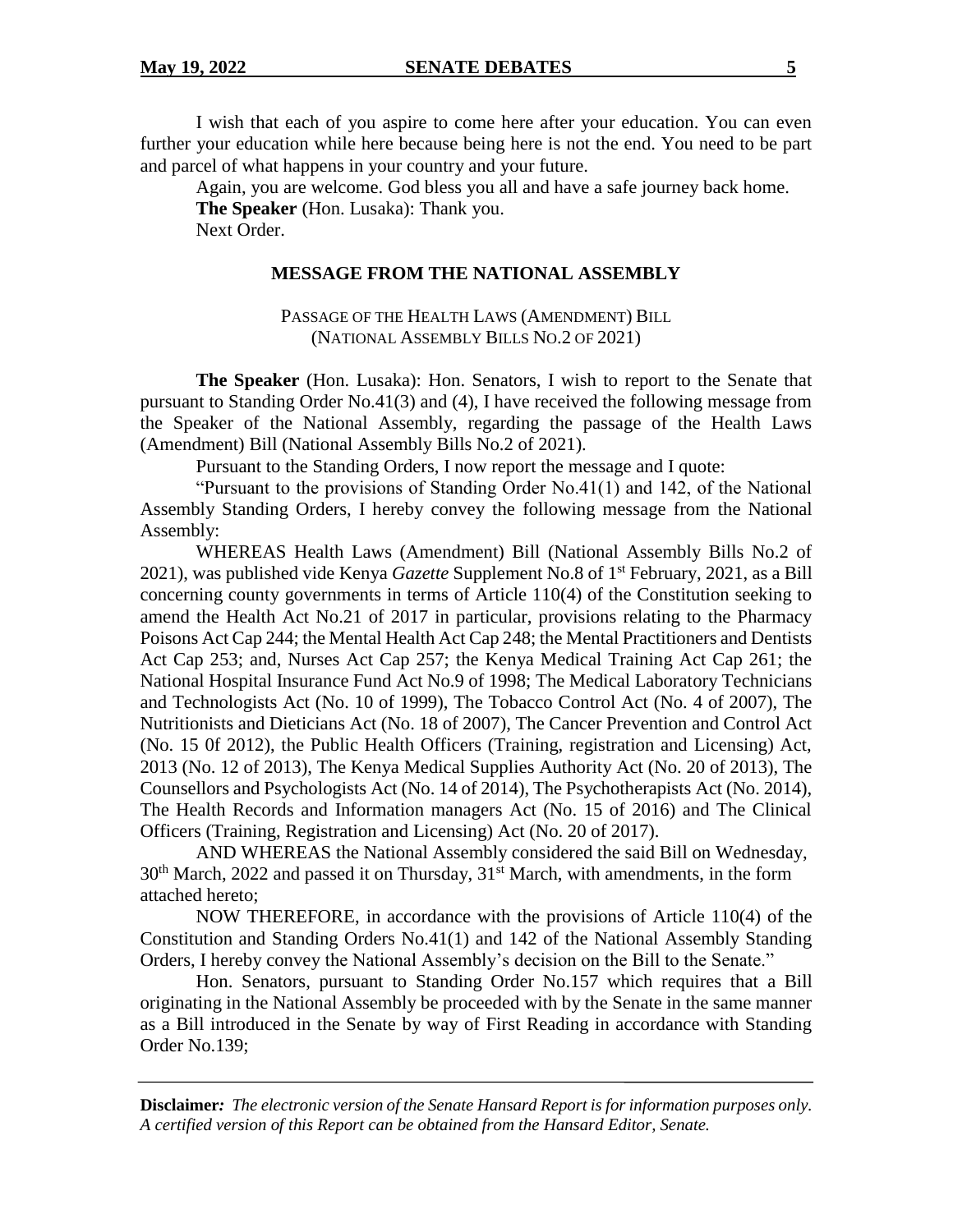In this regard, The Health Laws (Amendment) Bill (National Assembly Bills No.2 of 2021), will be read a First time at the next Sitting of the Senate.

I thank you.

REPORT ON PETITION: CONTINUOUS EXCLUSION OF PWDS IN MIGORI COUNTY BUDGET

**The Speaker** (Hon. Lusaka): Proceed, Sen. Shiyonga.

**Sen. Shiyonga**: Mr. Speaker, Sir, I beg to lay the following report on Petition on the Table of the Senate today, 19<sup>th</sup> May, 2022-

Report of the Standing Committee on the National Cohesion, Equal Opportunity and Regional Integration on the Petition to the Senate concerning the continuous exclusion of Persons with Disability (PWDs) in Migori County Budget.

Thank you, Mr. Speaker, Sir.

**The Speaker** (Hon. Lusaka): Do you want to make some comments?

**Sen. Shiyonga**: Yes, Mr. Speaker, Sir. I have just discovered that I have forgotten my glasses, but I will continue.

**The Speaker** (Hon. Lusaka): Okay. I hope you will see and read correctly.

**Sen. Shiyonga**: Yes, I will read correctly.

I wish to make the following comments. Pursuant to the provisions of the Standing Order No. 232 of the Senate Standing Orders, a number of comments were made in regard to this Petition.

Mr. Speaker, Sir, the Petition was presented by the Senator for Migori County, Sen. (Dr.) Ochillo-Ayacko (MP), on behalf of the Petitioners and tabled on the Floor of the House on  $21^{st}$  October, 2021. It stood committed to the Committee pursuant to the Standing Order No. 252 (1) of the Senate Standing Orders.

The Petition drew the attention of the Senate to the following:

(1) That Article 54(1)(b) of the Constitution of Kenya 2010 provides for the right of Persons with Disabilities.

(2) That PWDs are entitled to reasonable access to educational institutions and families of PWDs integrated into the society to the extent compatible with the interest of the persons.

(3) Article 10(2)(b), of the Constitution of Kenya 2010 recognizes human dignity, equity, social justice, inclusivity, equality, human rights, non-discrimination and protection of the marginalized in the public service and governance.

(4) Whereas, Article 56 provides that the State shall put in place measures to ensure affirmative action programmes designed to ensure minority and marginalized groups participate and are represented in governance and other spheres of life and Article 185 vests legislative authority and oversight functions of the county to the county assembly.

(5) That the County Government of Migori in its County Integrated Development Plan (CIDP) 2018-2022 outlined to develop socio-economic programmes geared towards its county development agenda and promotion of gender and disability.

(6) That budget approved since the Financial Year 2013/2014 to date, has not provided for specific budget lines to demonstrate substantial efforts by the county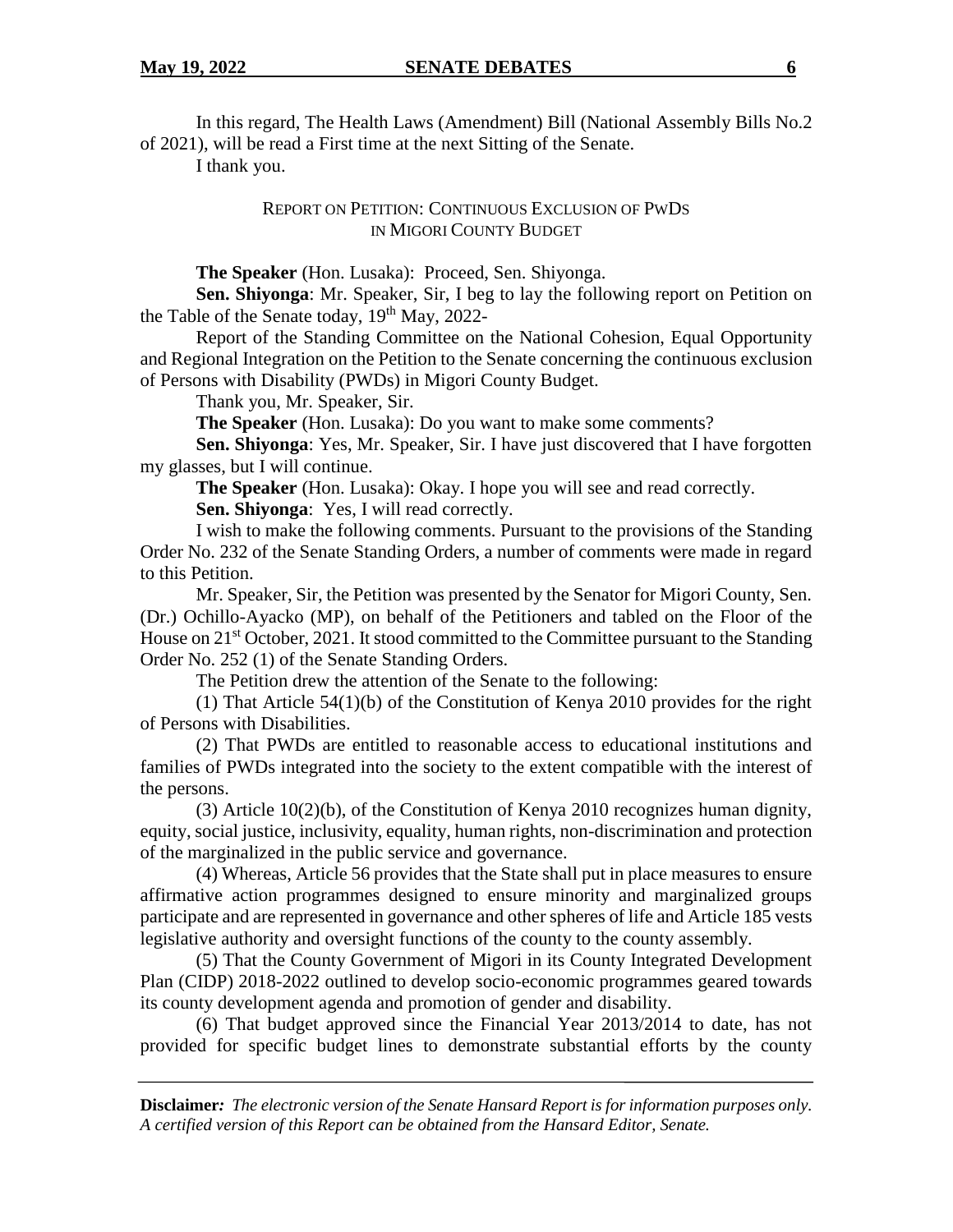government in implementing disability mainstreaming programmes. This exclusion has exposed PWDs to low levels of living standards and serious negative economic impact by the County Government of Migori.

(7) That among strategies identified to facilitate the achievement of this socioeconomic pillar were developing gender mainstreaming programmes, improving access to social protection funds for the vulnerable groups, establish and increase access to women and PWDs funds.

(8) That efforts to have this matter addressed with the relevant National and county governments agencies have not produced any positive results despite our continuous follow-ups.

(9) That the matter in this Petition is not pending before any court of law, other constitutional or legal body.

The petitioners prayed that the Senate investigates the matter to ensure-

(1) That the issues raised in the Petition and provide appropriate measure to resolve the matter.

(2) It recommends the creation and inclusion of social protection programmes for PWDs in the county.

(3) That it makes any other recommendation that it deems fit in the circumstance of this matter.

Following the tabling of the Petition and in line with Senate Standing Order No.232(2), the Speaker directed the Standing Committee on National Cohesion, Equal Opportunity and Regional Integration to investigate the matter and table the report in the House within 60 calendar days.

The Committee was, however, unable to complete the issue within the stipulated time due to some unseen challenges, especially the COVID-19 pandemic.

Mr. Speaker, Sir, the Committee received submissions from the people of Migori County and the Disability Development Forum. During the visit to Migori County, the Committee met the Migori County Executive and the Assembly. The Committee met the Members of the County Assembly to deliberate on the Petition.

The Committee recommended that-

(1) The County Government of Migori should make deliberate and strategic efforts in social economic development and mainstreaming of Special Interest Groups (SIG) fundamental rights among them PWDs as enshrined in the Constitution in Articles 10, 54, 55, 56 and 57 and various other relevant legislations among them the Persons with Disability Act, 2003.

(2) The County Government should ensure programmes meant for PWDs are funded in the consecutive budgets. Efforts should also be made to ensure governance structures are put in place to prevent misuse or corruption in the fund management. Capacity building for PWDs is also necessary to ensure there is no impediment to the uptake and prompt payment of funds

Mr. Speaker, Sir, I might not read all the recommendations, since we have the report tabled before this House. The County Government should establish and operationalize a disability mainstreaming committee with representation of PWDs. Additionally, the county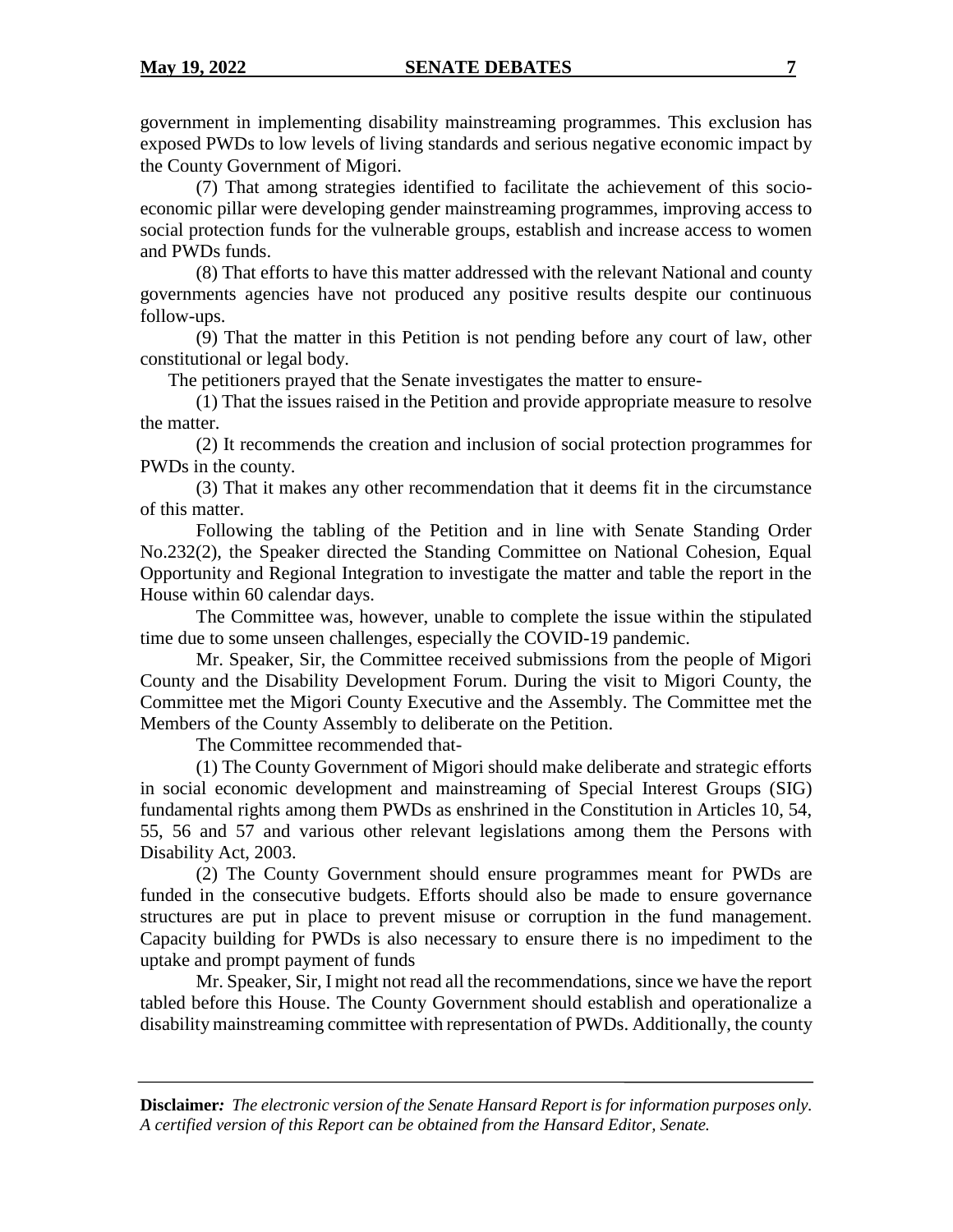should allocate funds that will cater for these persons because it is enshrined in the Constitution.

The county shall within thirty (30) days from the adoption of the report of the Committee consider all we recommended as a Committee.

The rest is found in the report for any person who is interested. I beg to lay the report on the Table.

#### *(Sen. Shiyonga laid the document on the Table)*

Mr. Speaker, Sir, please allow the Member of my Committee to comment on the report. I am sorry that I have struggled reading the statement because, I forgot my spectacles at home.

**The Speaker** (Hon. Lusaka): What do you want me to allow you to do?

**Sen. Shiyonga:** I have Members of my Committee in this House, kindly allow them to comment on the report. We all went to Migori and worked together towards compiling this report.

**The Speaker** (Hon. Lusaka): You have done well. Sen. Halake has shown interest. I do not know whether she is your Member.

**Sen. Halake:** Mr. Speaker, Sir, I am not a Member of the Committee, but I wish to congratulate her on a good and comprehensive report. I am encouraged we are getting reports back in the House. It is a good sign. Congratulations madam Chairperson and your Members.

The issue of exclusion of PWDs and other marginalized groups is a big deal. I am glad that this House took it seriously to act, before the end of the Twelfth Parliament.

On the campaign trail this weekend, I met a disabled person. One of the things he said is that there should be a percentage of the budget allocated to PWDs in the counties. However, laws do not exist for that amount to be dispensed to PWDs.

MCAs who are the legislative arm at the primary level, that is the devolved units, have a responsibility to ensure that everybody in the county is budgeted for and the policies and the legislation is responsive to everybody in the counties; especially the vulnerable groups.

The legislation for the vulnerable groups should be prioritized. In my county, there was Kshs8 million which I do not know whether it is same for all counties. Mr. Mugo who is a PWD in my county, came to me and said "Madam Senator, in the last five years, we have not been able to attend the Paralympics because we are reduced to begging." That is wrong.

If the country has given money to the devolved units and this House has made sure the resources have gone to devolved units, how is it that we condemn our PWDs to the indignity of begging yet there is a budget. When people are given money, but are reduced to begging from Members of Parliament, well-wishers and business people. Then we are denying our people the dignity to be served by the state, especially the vulnerable groups.

I was surprised that Mr. Mugo would come to me and say that in the last ten years not a single law has been put in place at the devolved unit and, therefore, no resources can be given to our PWDs.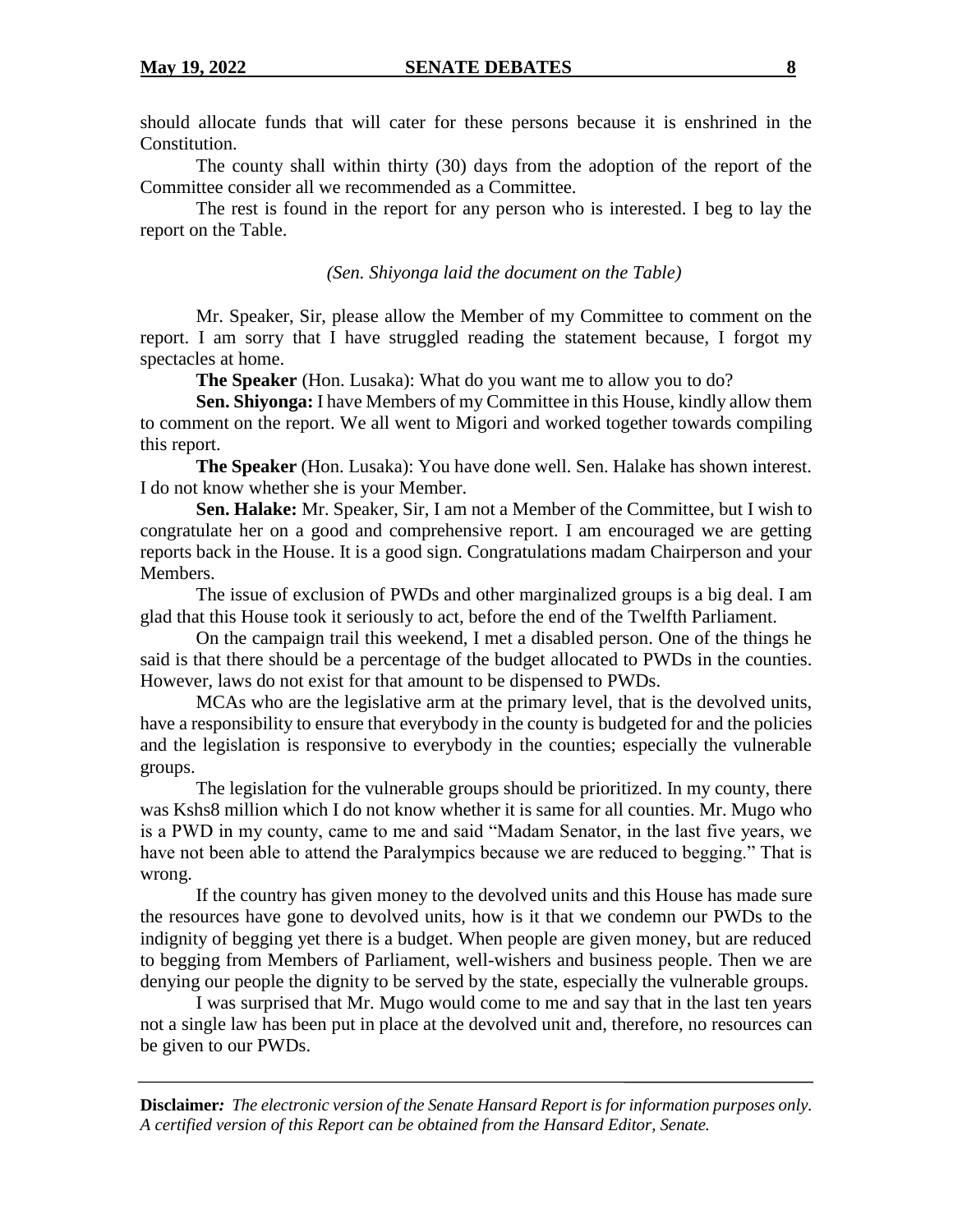Madam Speaker, Mr. Speaker, Sir, I am sorry. We just got our first Deputy President of the Republic who is a woman. We are now on a high---

**Sen. Cherargei:** On a point of order, Mr. Speaker, Sir.

**The Speaker** (Hon. Lusaka): What is your point of order, Sen. Cherargei?

**Sen. Cherargei:** Mr. Speaker, Sir, is it in order for my good sister, Sen. Halake, to go on record on the HANSARD saying that we have first female Deputy President. Yet we know the occupant of the office as at now is a man by the name of Dr. William Samoei Arap Ruto. She should withdraw and indicate who the person is. We do not have a female Deputy President in Kenya.

**Sen. Halake:** Mr. Speaker, Sir, that is not to belittle the sitting Deputy President. I was fast-forwarding; in two months, this country will have a female Deputy President. I am ahead of myself. I meant that in less that two months we will have a female Deputy President.

**The Speaker** (Hon. Lusaka): There is another intervention from Sen. Shiyonga.

**Sen. Shiyonga:** On a point of Order, Mr. Speaker, Sir. As much as I support my fellow Senator, we always predict and wish for the best. We want a woman to occupy the Deputy President post. I know `that we have many aspirants. When I saw the list of those running for President as independent Presidential Candidates, they are many candidates who are running for presidency. Let us hope for the best for the Presidential aspirant we support. However, let the will of God be done.

**The Speaker** (Hon. Lusaka): There is another intervention from Sen. Kinyua.

**Sen. Kinyua:** On a point of order, Mr. Speaker, Sir. I am clear in mind where Sen. Halake belongs. She is a member of the Kenya African National Union (KANU) Party the last time I checked. I want clarity from her; which Deputy Speaker she is talking about in two months.

**The Speaker** (Hon. Lusaka): She said Deputy President, not Speaker.

**Sen. Kinyua:** I do not know the female Deputy President she is talking about. I know that she is a Member of KANU and her party leader is defending his seat in the Senate. The Kenya Kwanza coalition Deputy Presidential aspirant is Hon. Rigathi Gachagua who will be the Deputy President in the next two months.

**The Speaker** (Hon. Lusaka): I want to bring that matter to a close because we are diverting from our main focus.

Proceed, Sen. Halake.

**Sen. Halake**: Mr. Speaker, Sir, I may have the right of reply but I will let that pass. I do not want to be in trouble now that you have already rested the case.

Back to the Petition and its content, I support and I am thankful to the team for the good job.

Mr. Mugo spoke to me on the campaign trail. He said that Kshs8 million was meant for games but they are made to beg and borrow from others because there are no laws in place. It is an appeal to our Members of the County Assemblies (MCAs) to ensure that the most vulnerable in our communities are protected.

Legislators, both at the national and devolved units, should take their legislative role seriously. To be told that in the past nine or 10 years of devolution, no single law is in place in some of our counties for them to dispense a budget which excludes Persons with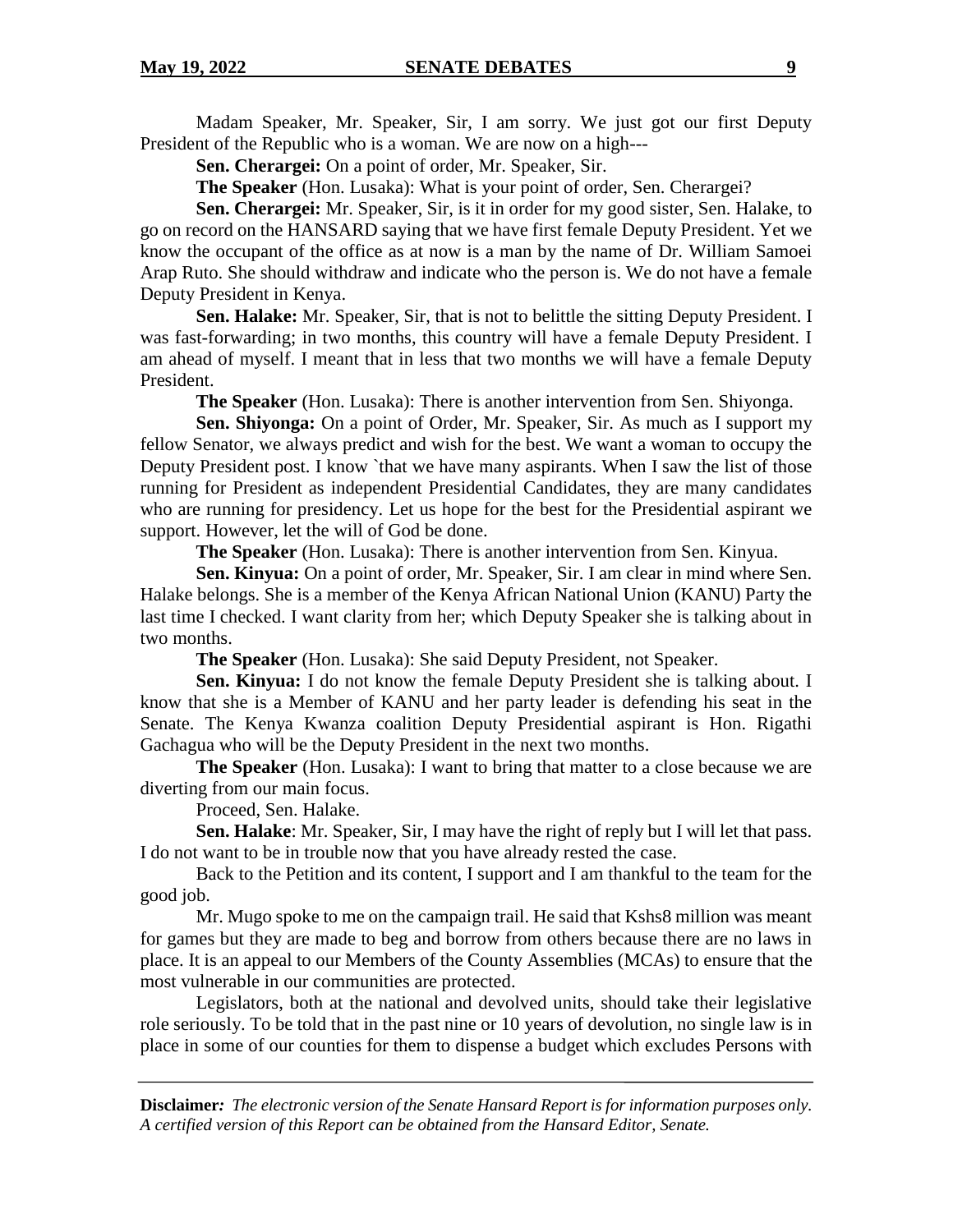Disabilities (PWDs) and other vulnerable groups such as women and the youth is discouraging. As much as we think that devolution is working, it must work for everybody, not just the able-bodied.

To Mr. Mugo, Uncle Abdullahi and other PWDs, I would like to assure them that when we come back after elections, because some of us will be joining the Lower House, those of you who will be here, please, make sure that you do as required under Article 96, which mandates this House to protect counties and their governments.

Protection of counties is not just the governments alone. It involves protection of people living in those counties. We should make sure that this House makes laws that will ensure we have a legislative framework for PWDs and other vulnerable groups which will allow money to go to people that need it most.

Mr. Speaker, Sir, my Bill on preservation of human dignity and socio-economic rights was speaking precisely to the provisions under Article 43. I hope that you will see to it, so that Bills awaiting Division see the light of day before we go home in a few days. These are some of the legislative frameworks which could be cascaded down to the counties to ensure these kinds of things that exclude our people do not happen.

Mr. Speaker, Sir, I thank you for the opportunity. I support this Bill and I look forward to the implementation of some of the recommendations of the Committee.

**Sen. (Dr.) Musuruve**: Thank you, Mr. Speaker, Sir, for this opportunity.

I would like to start by congratulating my able Chair, Sen. Shiyonga, for presenting the Petition.

Indeed, we went to Migori and met the petitioners and the county executive and we had a lengthy discussion. What came out clearly is that there was a big gap between the executive and the inclusion of PWDs. That gap needs to be filled. The petitioners were justified in bringing the issue to our attention simply because of lack of inclusion.

As Sen. Halake has rightly put it, when it comes to devolution, no one should be excluded. It is unfortunate that the County Government of Migori has not included the PWDs in their budget. This is something that should be done by all the 47 counties.

When it comes to allocation of money to the counties, we do so for a reason so that there is service delivery. However, just like many other counties, Migori has not identified, tapped and utilized talents of the PWDs. It is at the county level that even players with disabilities can be identified because they bring glory to this country.

I want to take this opportunity to commend the national Government for what it is doing with regards to PWDs. I commend what the Cabinet Secretary, Amb. (Dr.) Amina, is doing. She is doing a good job when it comes to PWDs inclusion in games.

They also participate in international sports. When they come back with medals such as gold, they make the country proud. That is something we should encourage because not all PWDs can go the academic way. Those gifted and talented in games should be encouraged at the county level.

When I sponsored Musuruve Tournament at the county level, I involved PWDs and they even played football in their crutches. We have others who played sitting volleyball and many other games. There is need for them to be involved in sporting activities right from the county level, so that they bring us glory when they participate in internationally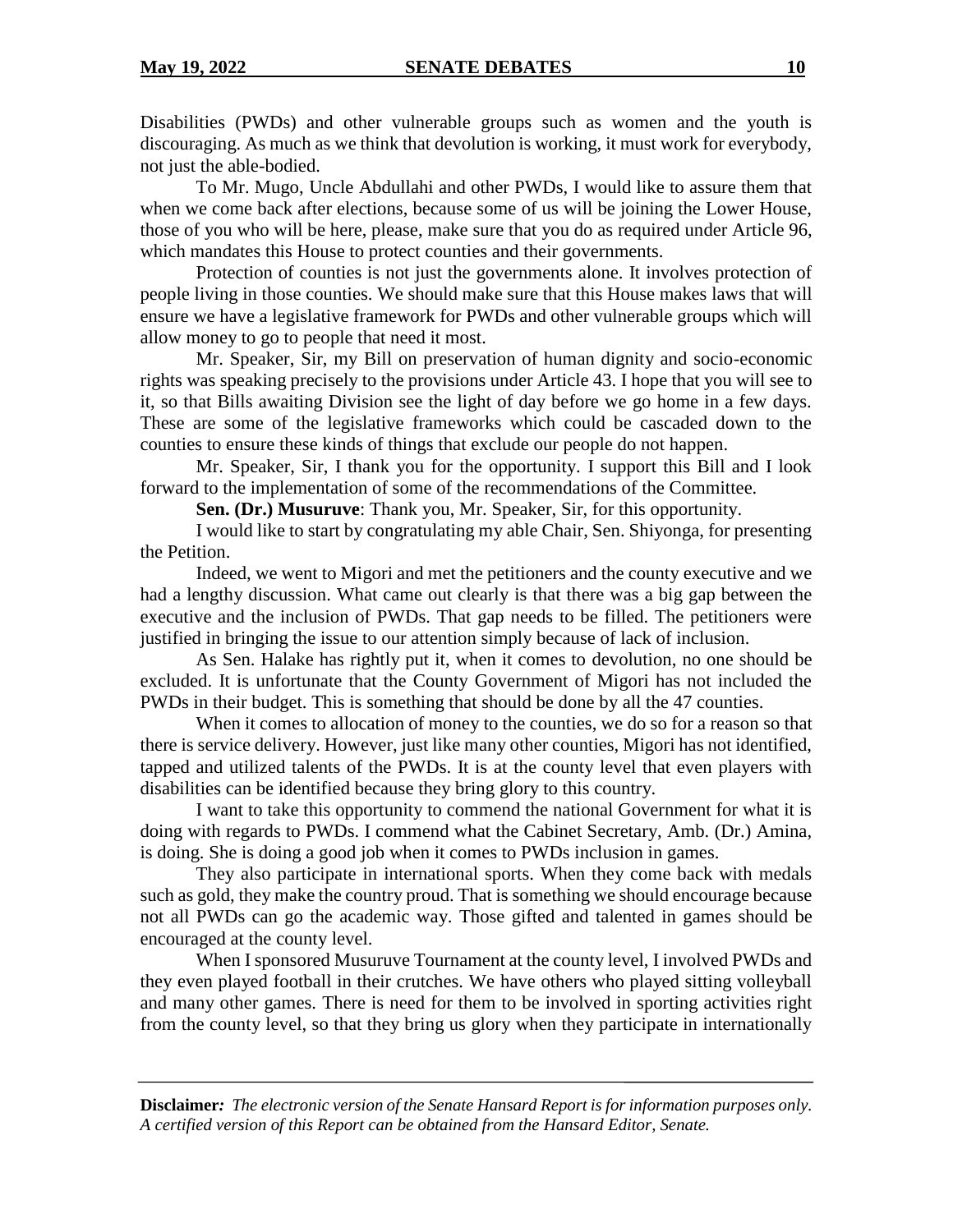games. In some countries, PWDs participate in sports as a career and they eke a living from it.

The moves some of the players make in volleyball and basketball can tell you that they have not just been sitting at home. It is a sign that money was allocated and they have been training. So, sports should be a win-win for PWDS at the county level. All county budgets should include PWDS.

As we talk about PWDs, we should look at them from a human rights perspective. They have rights just like anybody else. They have a right to education. Those doing well should be identified and supported, so that they make it academically.

I have seen a number of PWDs who were supported and have become lawyers. We have a number of lawyers who are visually impaired and they are doing well. We also have human resource personnel who are visually impaired. We also have PWDs on crutches and wheelchairs doing well.

My point is, county governments should ensure that PWDs are included in all activities, so that there is service delivery as per Article 43 of this Constitution for PWDs.

Mr. Speaker, Sir, even as we talk about PWDs, allow me to comment on what I saw. My able Chair is here and she will agree with me. PWDs do not have an advisory body that informs the county executives. Many times county executives do not know much about issues of disability and do not know how to go about them because there is no one to advise them. That is why mainstreaming is not done in most of these counties.

There is need to have an advisory body in all the counties that informs the executives on a needs basis. PWDs need to be looked at from a needs basis because every PWD has their own needs. Therefore, identifying them and ensuring that their needs are met will help them become economically productive in the country.

Mr. Speaker, Sir, as I support the Petition, I hope that the recommendations that were made by the Committee where I sit, and Sen. Shiyonga is the Chair, will be adhered to ensure PWDs live just like anybody else. They should not be seen from a pity paradigm, but from a human rights perspective.

I thank you.

**The Speaker**: Sen. Cherargei proceed.

**Sen. Cherargei:** Thank you Mr. Speaker, Sir, for this opportunity. I had seen our visitors but, unfortunately, they have left.

Allow me to congratulate my Chairperson. Since I was moved to the Committee of National Cohesion, Equal Opportunity and Regional Integration, you can see the energy, zeal and the passion we have injected, led by our able Chairperson, Sen. Shiyonga.

I wish her well as she wants to join the National Assembly as Women Representative of my neighbouring county of Kakamega.

 I am happy that we did a very comprehensive Report with very serious and earthquake recommendations. I just want to run through it. In the next Senate, I hope we will have an Implementation Committee to follow up on the resolutions. There are many reports and proposals we have adopted as a House but we do not have a tracker or an Implementation Committee.

Mr. Speaker, Sir as part of your legacy report, you will write recommend an Implementation Committee as your exit note to your successor at the end of your session.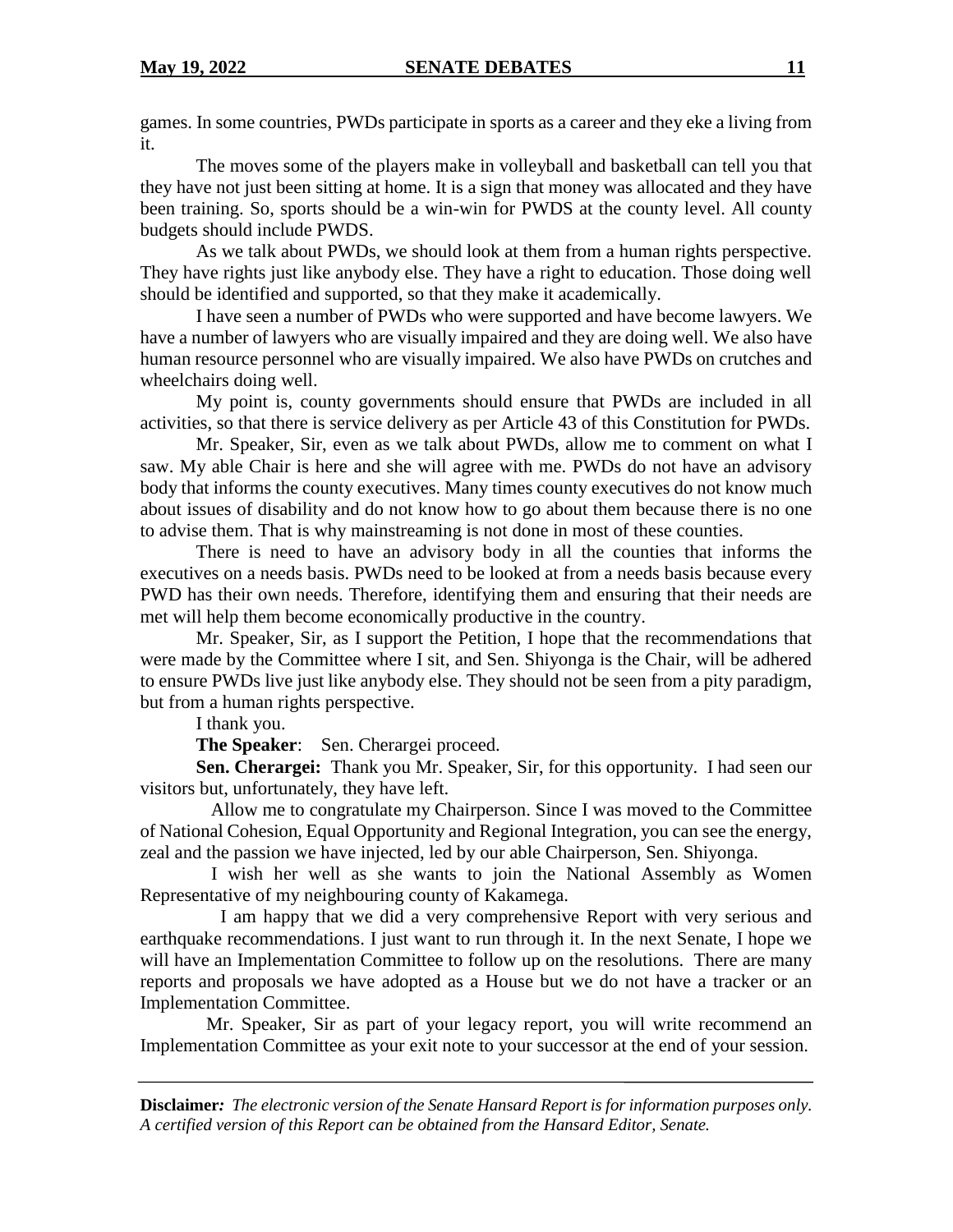I was sad because of this Petition. When the Disability Act was enacted into law in 2003, it was great milestone to the Persons with Disabilities (PWDs) that we have in this country.

Article 10 of the Constitution of Kenya, it is very clear that there should be inclusiveness, non-discrimination and respect to human dignity which includes not only the able-bodied people like us but also the PWDs, marginalised and the minority.

 This Petition came under Article 54 of the Constitution that specifically provides on the issue. It is captured under the Bill of Rights. So, this is a right and not a privilege. It is a must. Therefore, the reading of Article 54 of the Constitution is very critical. That there is a deliberate effort by the government, which means--- the county governments might understand that they are also governments. So, government it includes both National and county Governments.

 Persons with disability in Migori County and other areas are suffering because they cannot access buildings. There is no deliberate issues on educational requirements. There is no way of ensuring that they get an opportunity.

When you read Article 54 of the Constitution, there is also dignity, respect. We also need to ensure that even public toilets and public places have that accessibility. It also talks about public transport and information and the use of sign language.

I do not know whether the Senate has somebody who does sign language when we transmit our live proceedings. It is part of what we should be doing especially in respect. There should also be use of braille and other appropriate means and to access devices cheaply.

Mr. Speaker, Sir, we expect the Government to subsidize or zero rate the use of braille, hearing aids and cochlear implantation so that they can assist in hearing. Article 54 is clear that at least there should be a deliberate five per cent in the progressive implementation of members of the public in elective and appointive bodies to be PWDs.

Mr. Speaker, Sir, in upshot, the Report should have recommended that the county governments --- and I do not know how we will put this to audit query because most of the county governments appear before the County Public Accounts and Investments Committee (CPAIC).

 You have had the privilege of serving both as Senator, Speaker and as a Governor. I hope when everybody goes back including you from Bungoma County, there should be compliance with the five per cent. We are only asking them what the ethnic composition is. That is the only audit query.

In future, we should be asking if there is compliance of five per cent, for example, in Bungoma, Nandi, Laikipia and Trans Nzoia county governments. That is the question we should be asking. So, that we make deliberate effort of actualising Article 54 which forms the basis of affirmative action for PWDs.

Mr. Speaker, Sir, on County Integrated Development Plan CIDP and making it deliberate, it is a straight forward matter. We call upon the county governments when they are drafting the CIDP that they must include the marginalised, minority, PWDs, young people and women.

 Courts have made rulings on public participation in many cases. Any entity including the both public and private entities who do not conduct public participation,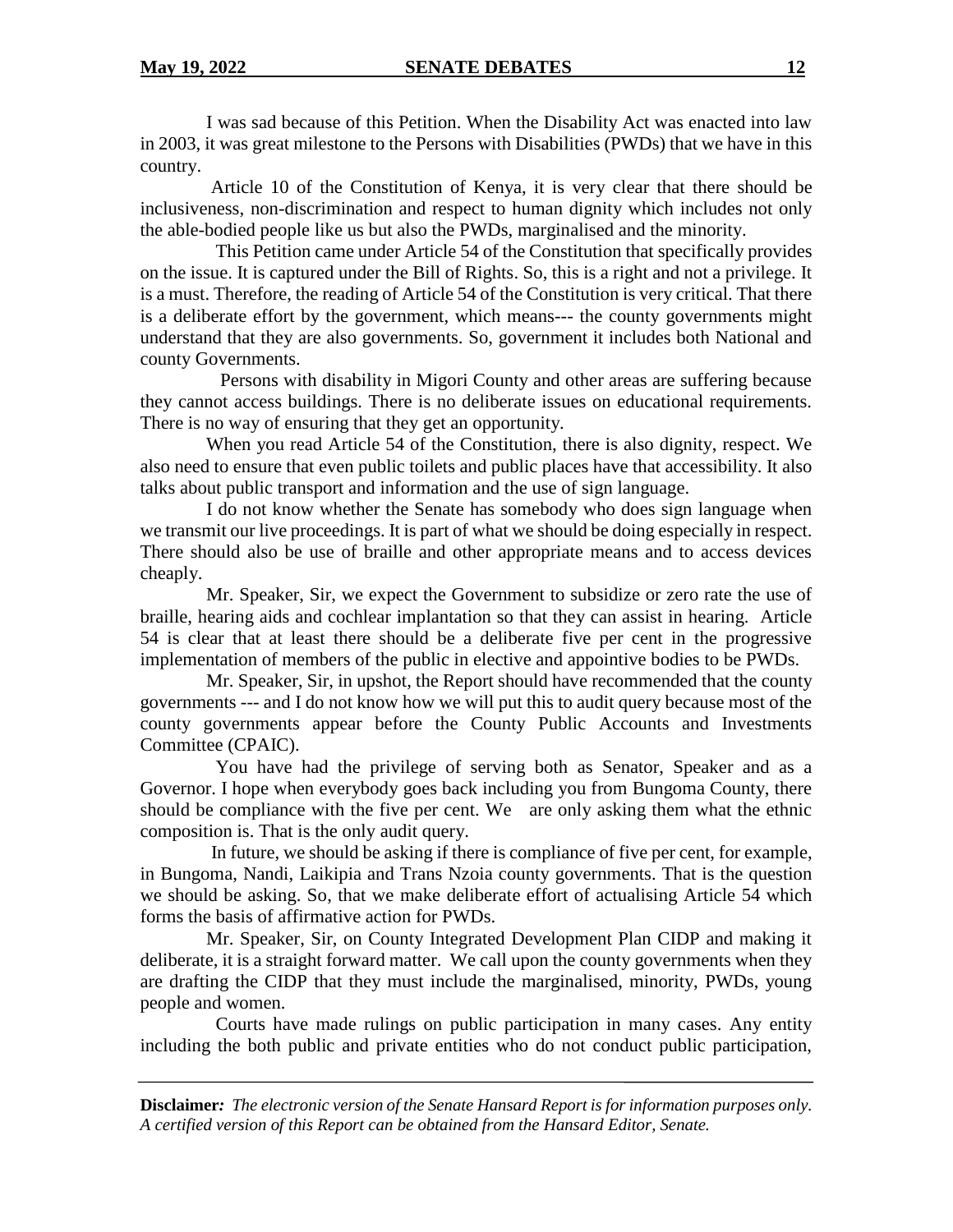including Parliament as provided for under Article 118 has the whole process nullified. The other day the Supreme Courts and Courts of Kenya nullified Building Bridges Initiative (BBI) because of only one simple thing of public participation

 When Migori County does not do public participation on the issues of PWD's and any other issues that affect counties, they risk the process being entirely nullified. When one goes to a centre to do a public *baraza,* they only involve people who can hear and speak. There is no format that the county governments have developed to ensure that people who are deaf, disabled, blind have a way of being involved in public participation. Counties must be creative enough to ensure that.

I hope Sen. (Dr.) Musuruve is taking note of such issues. When we do public participation, like the way we do it here in the Senate, they should feel that their views are accommodated. The Constitution is very clear on anything that is done outside public participation, In Parliament, sometimes we publish memoranda in our national newspapers and ensure that.

Mr. Speaker, Sir, finally on the issue of Ethics and Anti-Corruption Commission (EACC) and Directorate of Criminal Investigations (DCI) to investigate, I think this one of the radical proposals we have given as a Committee. This is a serious job. We do not want the EACC and DCI to be running around going to rallies and arresting politicians. This is now serious work than pursuing politically motivated charges.

Yesterday, I saw that there was a colloquium or a meeting of prosecutors in Mombasa City County. The President opened the meeting included the Director of Public Prosecution (DPP) and many other people. These prosecutors before they prosecute any case must ensure that it meets the threshold.

One of the simple cases to look at is to ensure that counties comply with PWDs and ensure funds that were issued in financial year 2016/2017, 2017/2018, 2018/2019 -- the EACC and DCI need to assist Kenyans. The last time I saw something being done in Nandi County for PWDs is when they were called to the showground in Kapsabet town and were given blankets, sodas, water and they were told to go home.

We must agree on how to utilise these funds. There are people who are disabled in these offices but when you meet them they are well bodied people. We know that there could be other disabilities may be in badminton and other things.

The point is real disability. We do not want people to pretend that they are disabled. In Africa there is a problem of others pretending that they are disabled or young. We need to be told what it means when you say you are disabled. Therefore, these investigative agencies are very important.

We have done our part and done a very thorough Report. We hope it will assist not only Migori County addressing the Petitioners but to ensure the county governors and county governments have an opportunity of looking at this thorough Report and try and implement. Let us comply with the five percent in terms of elective and appointive bodies.

Mr. Speaker, Sir, I want to commit that God willing as Kenya Kwanza takes over government in the next 88 days or less than we shall be able to follow up and ensure that the five per cent is complied. Our colleagues who are here and a number of them should ensure that in the second generation of the Senate we must start a way of auditing how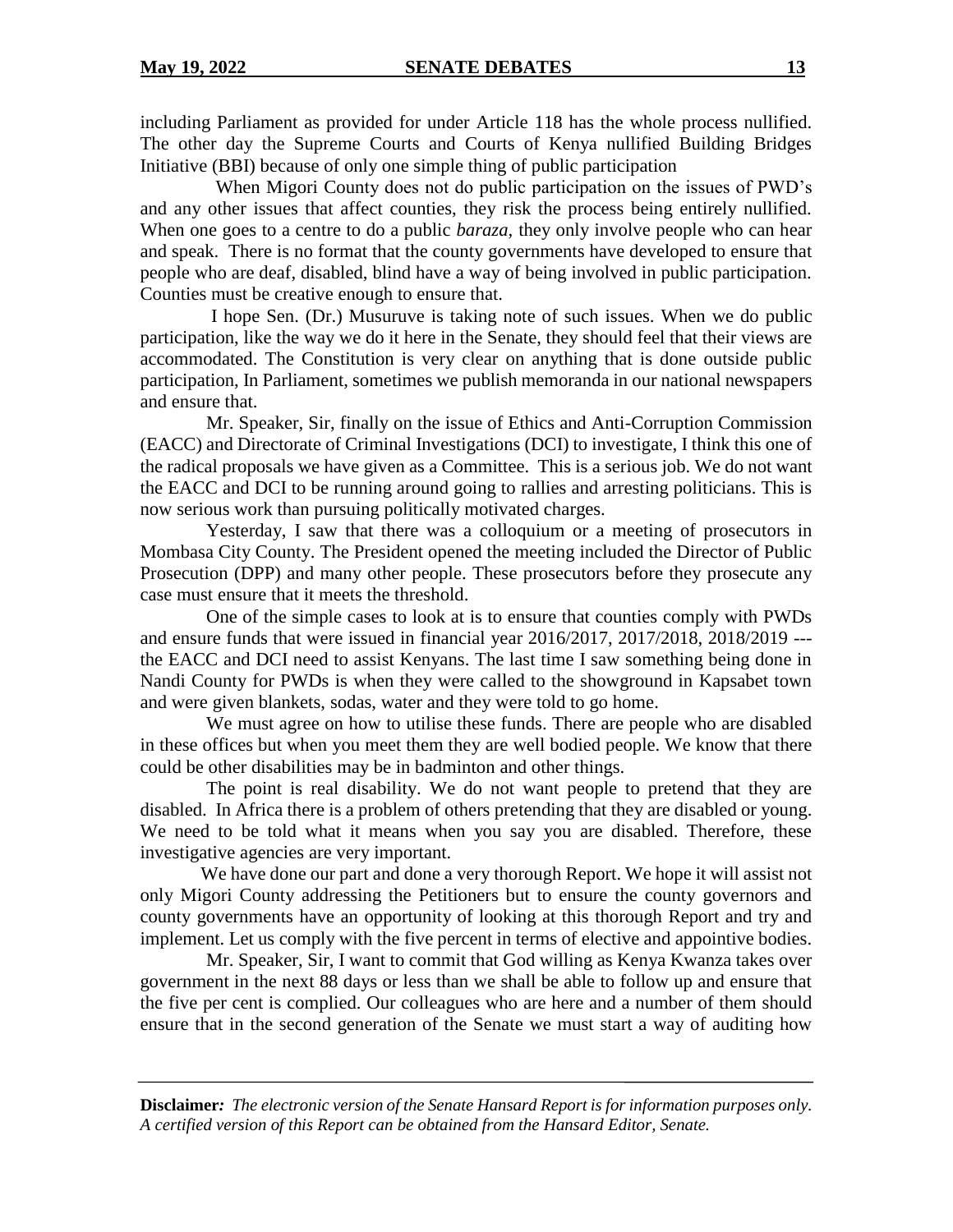youth are going through Access to Government Procurement Opportunities (AGPO), PWD's and the issue of gender in terms of access of tenders elective and appointive bodies.

I think if we comply from the lowest level that is our counties to the national level through bottom up approach, we can be able to realise the gains that we have made as a nation through our progressive Kenya Constitution, 2010.

I thank you.

**The Speaker** (Hon. Lusaka): I do not see any interest. Let us go to the next Order.

I do not see anyone from the Majority side who can table. Next order please. Sen. Kinyua, proceed.

## **STATEMENTS**

# CONSTRUCTION OF ACCESS ROAD TO MEMBLEY DAYKIO ESTATE IN KIAMBU COUNTY BY KURA

**Sen. Kinyua:** Thank you, Mr. Speaker, Sir. I rise pursuant to Standing Order 47(1) to make a Statement on an issue of general topical concern on consideration and construction of a road access by the Kenya Urban Road Authority (KURA) to construct a road access to Membley Daykio Estate in Kiambu County.

Membley Daykio Estate in Ruiru is a fast growing, high-end suburb located in Ruiru Town of Kiambu County. It borders both Eastern and Northern Bypasses and it is a short distance from Kenyatta University and Tatu City. The churches located within the Estate include; PCEA Membley Church, Kamiti Parish; St. Theresa's Catholic Church and Deliverance Church Membley.

In addition, there are several educational institutions within the Estate that include Membley High School, Montessori Christian Kindergarten and PCEA Membley School.

Further, there are around 500 families that live in this Estate. This is in addition to about 1,500 adults and students that visit the churches and the educational institutions located in the estate from other estates.

Due to high vehicular traffic that is generated on a daily basis, there is need for a proper T-junction to the estate with associated acceleration and deceleration lanes from the main Eastern Bypass and an access ramp.

Mr. Speaker, Sir, for months now, work on the dual lane of the Eastern Bypass being undertaken by China Communication Construction Company (CCCC) has been going on. However, there are concerns by the residents of Membley Daykio Estate that certain key items were not considered during the initiation of this project and that has affected the residents accessibility to the estate such as -

(1) Proper entrances to the estate from the main carriageway Eastern Bypass with associated acceleration and deceleration lanes and a ramp to the main carriageway.

(2) A pedestrian foot bridge across the dual carriageway.

(3) Improvement of estate roads to bitumen standards including drainage works.

Mr. Speaker, Sir, there is need to have a pedestrian foot bridge to cater for pedestrians crossing the dual carriageway to access both Membley, Githunguri and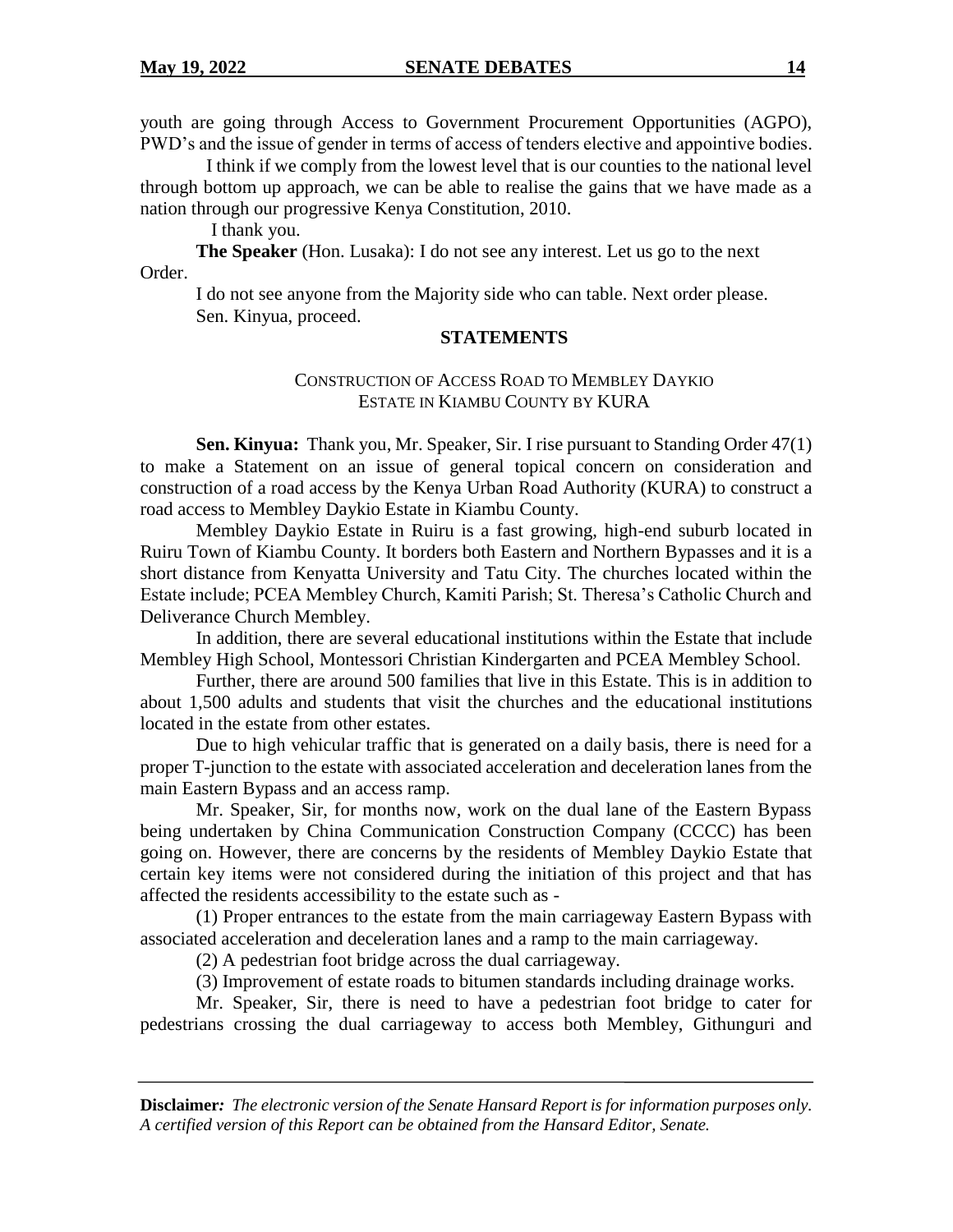Gitothua Estates on the opposite side of the road as we have witnessed numerous traffic accidents in the recent past along this stretch of the bypass.

Many pupils and guardians cross this busy highway daily to access the educational institutions that are located on both sides of the road. They include; Githunguri High School, Githunguri Special Unit Primary School, Gitothua Primary School, Gitothua Secondary School, Membley High School, Montessori Christian Kindergarten and PCEA Membley School.

The roads in the estate are of murram servicing and due to the high vehicular traffic, they are worn out and have numerous potholes. Due to the high vehicular traffic leading up to the estate, surrounding schools and churches which is a risk to pedestrians, there is urgent need to consider upgrading the major estate roads to bitumen standards and construction of storm water drains.

Mr. Speaker, Sir, in view of the seriousness of this matter, I would request you to commit the Statement to the Standing Committee on Roads and Transportation pursuant to Standing Order 47(3) to intervene and get special consideration from KURA towards construction of a road access and associated storm water drains in Membley Daykio Estate.

I thank you, Mr. Speaker, Sir.

Mr. Speaker, Sir, would you allow me to read the second Statement? **The Speaker** (Hon. Lusaka): Yes, you can read it.

> THE REGULATION OF DIGITAL CREDIT PROVIDERS IN THE COUNTRY

**Sen. Kinyua:** Mr. Speaker, Sir, I rise pursuant to Standing Order 48(1) to seek a Statement from the Standing Committee on Finance and Budget regarding the regulation of digital credit providers in the country.

In the Statement, the Committee should:

(1) State the number of digital credit providers operating in the country, stating the terms and conditions of credits they offer.

(2) State measures, if any, to protect households and MSEs from predatory lending by digital credit providers outlining targeted interventions against fraudulent transfer of property resulting from defaulting on these loans.

(3) Examine the effective and enforceability of the recently enacted Digital Credit Providers Regulations 2022, which seeks to curb dishonest players and not to protect customers.

(4) State the measures put in place by the Central Bank of Kenya (CBK) to mitigate financial risks exposure due to the rise in digital credit borrowing.

I thank you, Mr. Speaker, Sir.

**The Speaker** (Hon. Lusaka): Thank you, Senator. Sen. Cherargei, proceed.

**Sen. Cherargei:** Thank you, Mr. Speaker, Sir. I also want to thank Sen. Kinyua. I am happy to say that all indications are that the people of Laikipia will once more trust Sen. Kinyua to continue serving in this House.

I have two quick comments. On the first Statement, I have always argued that KURA, Kenya National Highways Authority (KeNHA) and the Kenya Rural Roads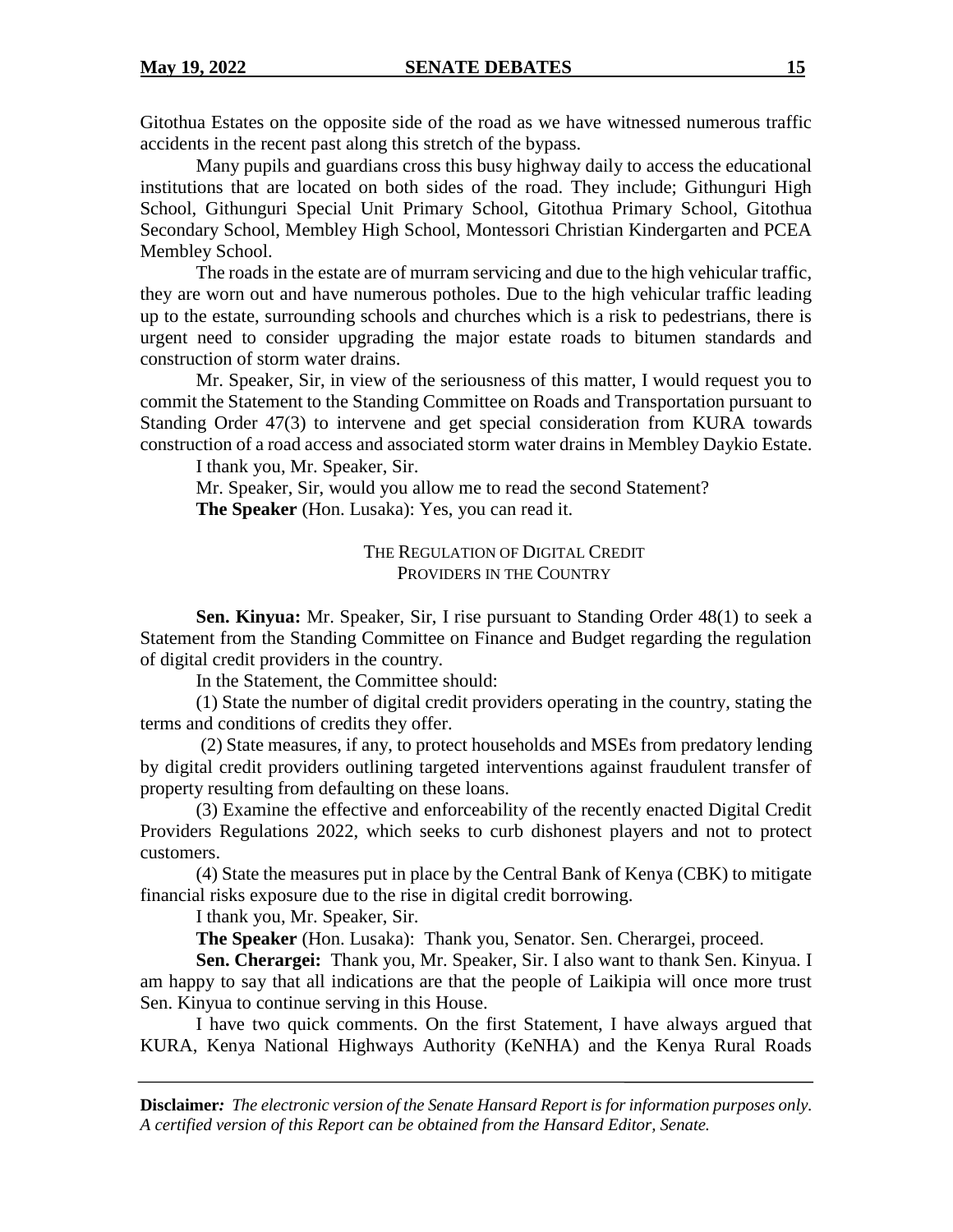Authority (KeRRA) are all unconstitutional. These bodies are taking advantage of the confusion within the road sector to ensure that corruption thrives. Yesterday, I brought a Statement on rehabilitation and maintenance of the old Mombasa Road, the lower deck, to the tune of Kshs9 billion.

We are so disorganized. When you go to our counties, it is worse. You get a road, ask the Governor and he tells you that is not his road; it is for KeRRA. When you go to KeRRA, they tell you that it is a county government road.

There is a lot of confusion that as a Senate, as protectors of devolution and as provided for under Article 96 of the Constitution; we must protect the interests of our people. The only way is to disband KURA, KeRRA and KeNHA and bring up a unified roads agency. Let us also agree that most of the roads should be devolved, especially the KeRRA roads because they affect directly the *mwananchi* down at the grassroots level.

Mr. Speaker, Sir, the issue of KURA is under the Urban and Cities Act. It is clear that the management of most towns is run by county governments. What is so difficult about devolving roads in Nairobi to be run by the Nairobi County Government? What is so difficult about devolving roads in Kapsabet, Mosoriot, Nandi Hills, Kaptumo, Kabuchai, Serem, Kabiyet and Chepturai Towns to be managed and run by the County Government of Nandi?

What we need to do is to bite the bullet and finish these road cartels otherwise this confusion and ping-pong will continue.

The second point I want to make is that there are so many roads in this country whereby contractors have been given notice to finish but they do not complete on time. It might be because of lack of funding. They take a long time constructing a road which has no signage. Our people are in danger because when roads are being constructed, the contractors must provide a well elaborated signage and diversion roads.

Mr. Speaker, Sir, are you aware that most contractors eat the money that is meant for diversion roads when they are constructing roads? Most contractors building roads in this country including the Eldoret Bypass, KURA roads in Nairobi and the one Sen. Kinyua mentioned do not provide diversions.

You pass through a road in the morning and in the evening the same road is blocked. They just write, diversion ahead and there is no other signage there. Many accidents happen because of the negligence of the contractors.

It is also mostly because of negligent supervisors from the Kenya National Highway Authority (KeNHA), Kenya Rural Roads Authority (KeRRA) and Kenya Urban Roads Authority (KURA). This issue must be addressed fully.

Mr. Speaker, Sir, the Statement of Credit Digital Lenders is a well elaborated scheme. Most Kenyans are listed in the Credit Reference Bureau (CRB) because of digital credit lending. It is because of poverty and the high cost of living.

However, we must be told who is benefiting. The Government has ensured that the people who ran these bureaus are faceless. When we begin the next Session, I will expect Sen. Kinyua to bring it as a petition. We need to know these faceless individuals that have be licensed by the Central Bank of Kenya (CBK) to do credit digital lending. Who are they? Where is the Deposit Protection Fund (DPF)? Where is the recourse for our people if these digital credit lending institutions collapse?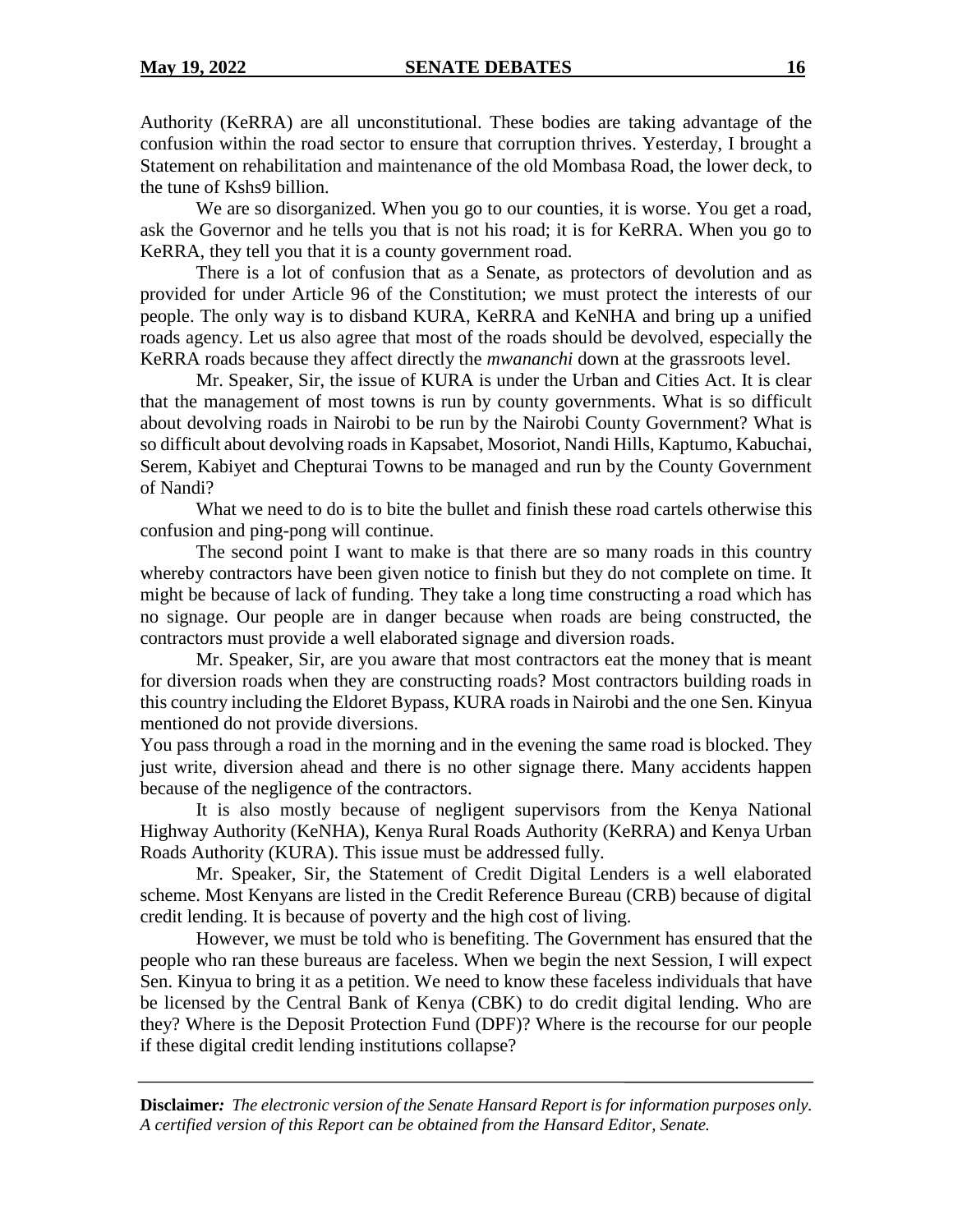Those are the questions that we must ask as the Senate. A better way to do it is to bring it here as a petition. That way, we will get 60 days to get all the stakeholders and players within that industry.

It is only in Kenya where the people are left to the mercies of the sharks in each industry, from roads to the cost of living. Somebody recently told me that with the high cost of cooking oil, supermarkets may have to assign a watchman to guard cooking oil. The cost of cooking oil is too high and this has forced Kenyans to borrow from the digital credit lending institutions.

Mr. Speaker, Sir, I hope these statements can be addressed before we go for recess and campaigns, so that these matters can be put to rest.

**The Speaker** (Hon. Lusaka): Sen. (Dr.) Musuruve, you may have the Floor.

**Sen. (Dr.) Musuruve:** Thank you, Mr. Speaker, Sir. I thank Sen. Kinyua for bringing two important issues on the Floor of this House.

First of all, he has talked about Membley Estate, which I am very conversant with. It is on your way to Juja, and I remember using that route on my way to work when I was a lecturer at the Jomo Kenyatta University of Agriculture and Technology (JKUAT).

It is very difficult to access the Estate because there is no road leading to the Estate. Most residents of Membley close their windows almost the whole day, simply because the roads are dusty. We all know that cold and other diseases and ailments can come as a result of dust. This issue needs to be looked into quickly. Everyone has the right to access where they live.

When the road companies are awarded tenders to construct access roads, they should ensure that they do their work up to the end. When it comes to payment, they are paid all the money. Some companies are even paid upfront. We need to have a policy to cushion Kenyans against such behaviour. If a road company has been mandated to work on a road, it should not be paid all the money up front. May be just the first quarter can be paid and the rest staggered.

Mr. Speaker, Sir, Sen. Kinyua has also brought the issue of digital lending. There are many organisations that lend money and some of them are fraudsters. Kenyans need to be cushioned against fraudsters so that people do not lose their money. I know there are legitimate ones to.

However, we need to know the number of digital lending companies that have been allowed to operate in this country. They should be traceable so that in the event of anything, then they can be followed to ensure transparency.

Such businesses should also pay tax even if they are digital. They operate under zero tax and they should not be zero rated. Digital lenders should also account to the Kenya Revenue Authority (KRA) and pay tax.

Otherwise, I support the statements. Even though we have little time, I believe that these statements will be handled speedily.

**The Speaker** (Hon. Lusaka): Sen. (Dr.) Musuruve, your Statement.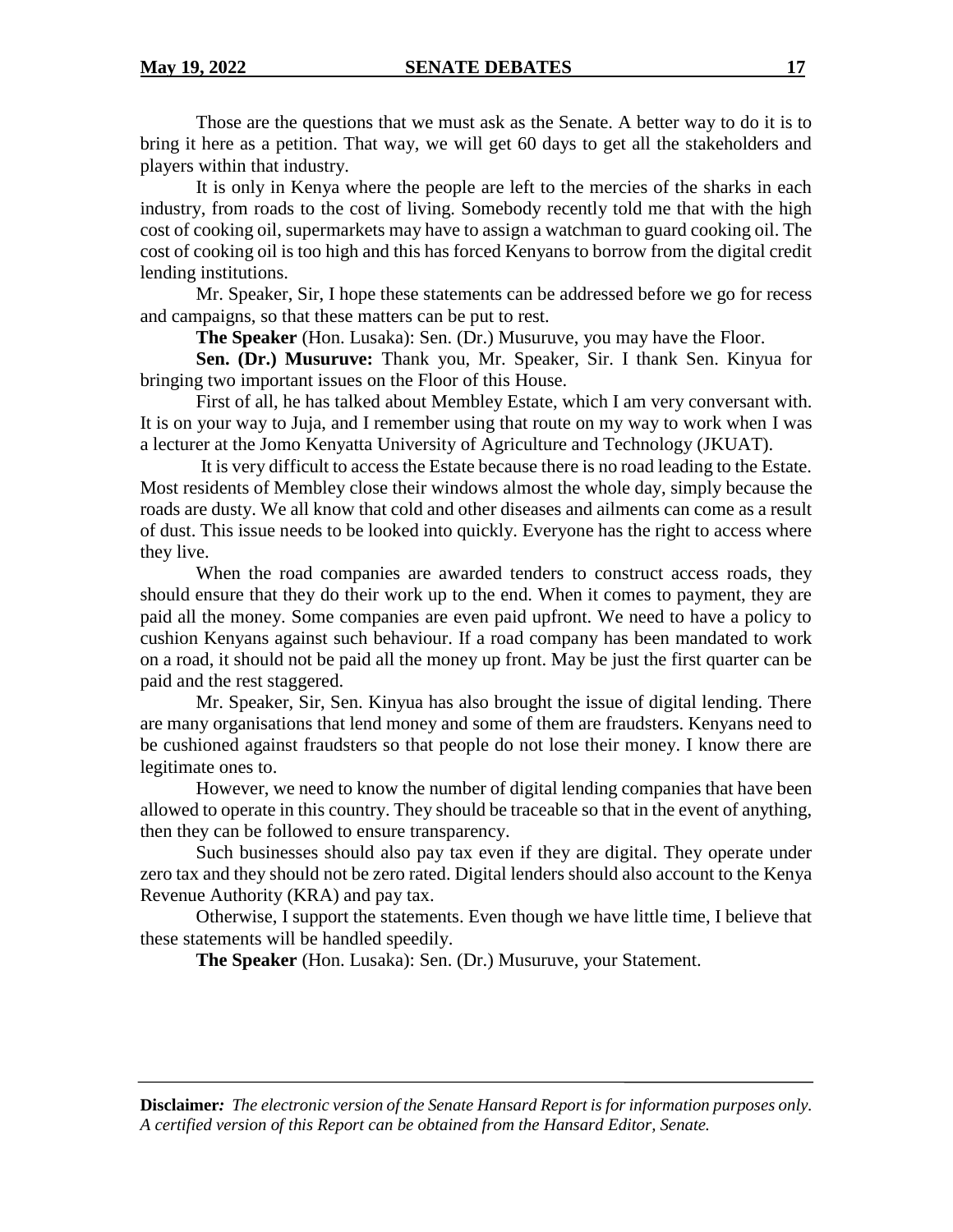# THE LAUNCH OF THE FIRST KISWAHILI AUDIT REPORT

**Sen. (Dr.) Musuruve:** Mr. Speaker, Sir, I rise pursuant to Standing Order No.47(1), to make a Statement on a matter of general topical concern, namely the launch of the first audit Report in Kiswahili by the Office of the Auditor-General.

As we all know, the Office of the Auditor-General is an independent Office established under Article 229 of the Constitution. Article 229(6) of the Constitution requires the Auditor-General to prepare an audit report to confirm whether public money has been applied lawfully and in an effective way, in all entities that are funded by public money.

Further, Article 229(7) of the Constitution requires the Auditor-General to submit the said reports to Parliament or the relevant county assemblies. These reports have always been submitted to Parliament and the relevant county assemblies in English. This is despite Article 7 of the Constitution recognising both English and Kiswahili as the country's official languages; and Kiswahili as a national language.

Therefore, it is quite commendable that the Office of the Auditor-General has moved to fully comply with Article 7 of the Constitution with the publishing of the first audit report in Kiswahili. The report was launched yesterday in a widely publicised event, beamed live on local television channels. This heralds a new era in the reporting on usage of public funds, in a language widely understood by Kenyans.

Mr. Speaker, Sir, availing these reports in both English and Kiswahili will make it possible for Kenyans of all walks of life to be informed and enable them to interrogate how Government entities, utilise public monies at both the national and county levels of Government.

A majority of the population living in counties understand their vernacular and Kiswahili more than any other language. Kiswahili is a national language, a lingua franca and a language spoken and understood by almost all Kenyans.

Translating the Auditor-General's reports into Kiswahili will create more awareness amongst Kenyans, on how public funds are disbursed and utilised. The launch of the Kiswahili audit report is praise worthy and worthy of being emulated by all public and private entities, as a way of compliance with Article 43 of the Constitution. It is also a way of ensuring inclusivity for purposes of corporate governance.

Thank you.

**The Speaker** (Hon. Lusaka): Okay, I think that is the end of the Statements. Using my discretion and because of the urgency of some Papers, we will go back to the Order on Papers, so that some important Papers are tabled.

Sen. Cherargei, proceed.

# **PAPERS LAID**

## COUNTY GOVERNMENTS ADDITIONAL ALLOCATION SCHEDULE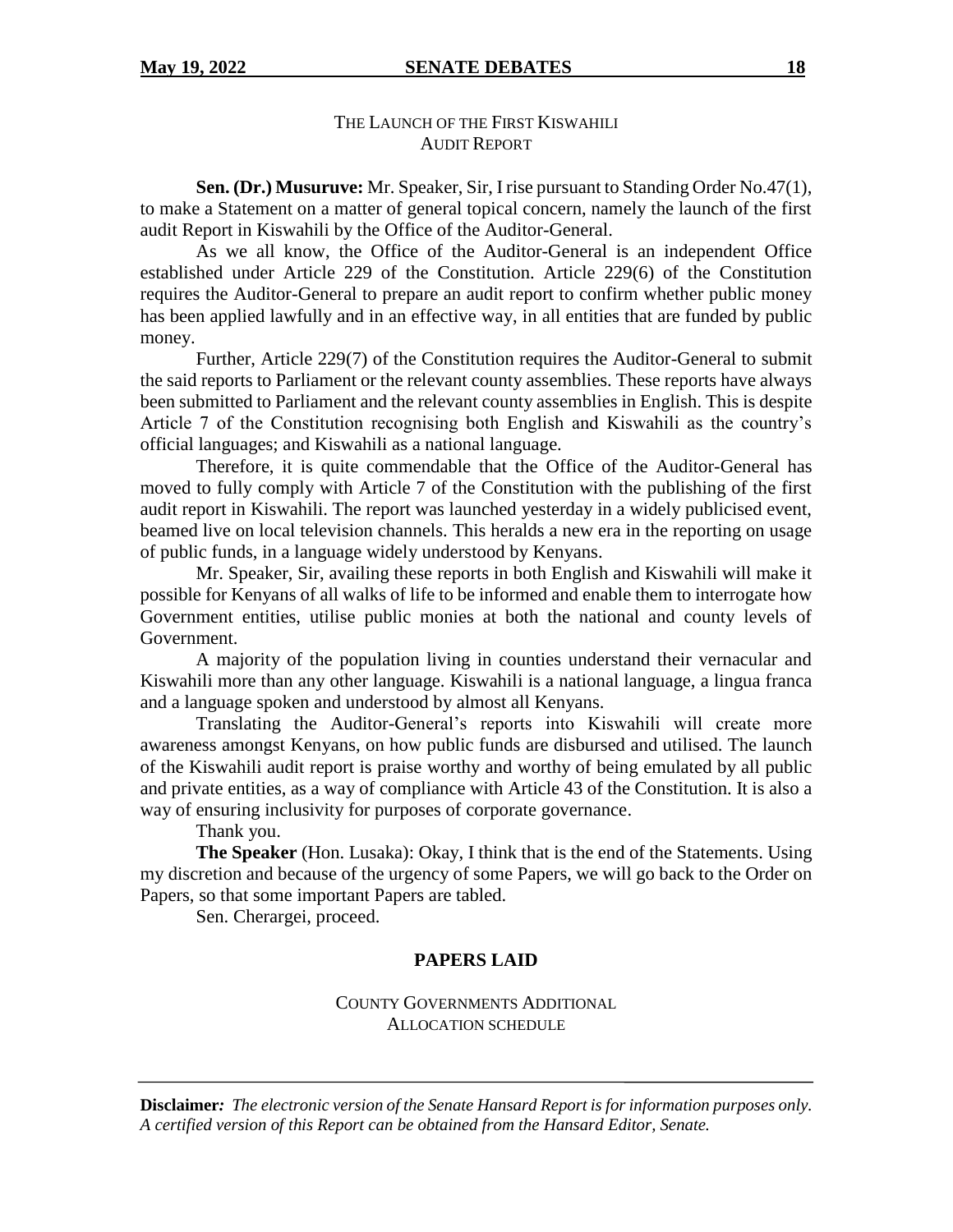**Sen. Cherargei:** Mr. Speaker, Sir, I beg to lay the following Paper on the Table of the Senate today,  $19<sup>th</sup>$  May, 2022:

The County Governments Additional Allocation Cash Disbursement Schedule, for Financial Year 2021/2022.

> THE TSC ANNUAL REPORT AND AUDITED FINANCIAL STATEMENTS FOR FY 2020/2021

**Sen. Cherargei:** Mr. Speaker, Sir, I beg to lay the following Papers on the Table of the Senate, today, 19<sup>th</sup> May, 2022-

The Teachers Service Commission (TSC) Annual Report and Audited Financial Statements for Financial Year 2020/2021.

THE NATIONAL TREASURY AND PLANNING REPORT ON NEW LOANS BY THE GOVERNMENT FROM 1<sup>st</sup> January to 30<sup>th</sup> April, 2022

The National Treasury and Planning Report on all new loans contracted by the Government from  $1<sup>st</sup>$  January to  $30<sup>th</sup>$  April, 2022.

Thank you.

*(Sen. Cherargei laid the documents on the Table)*

**The Speaker** (Hon. Lusaka): Hon. Senators, for the convenience of the House, I am deferring Order Nos.8 to 28 and also Order Nos.29 to 31.

## **BILLS**

*Second Reading*

THE COUNTY ALLOCATION OF REVENUE BILL (SENATE BILLS NO. 1 OF 2022)

*(Bill deferred)*

*Second Reading*

THE LANDLORD AND TENANT BILL (NATIONAL ASSEMBLY BILL NO. 3 OF 2021)

*(Bill deferred)*

*Second Reading*

THE PERSONS WITH DISABILITIES (AMENDMENT) BILL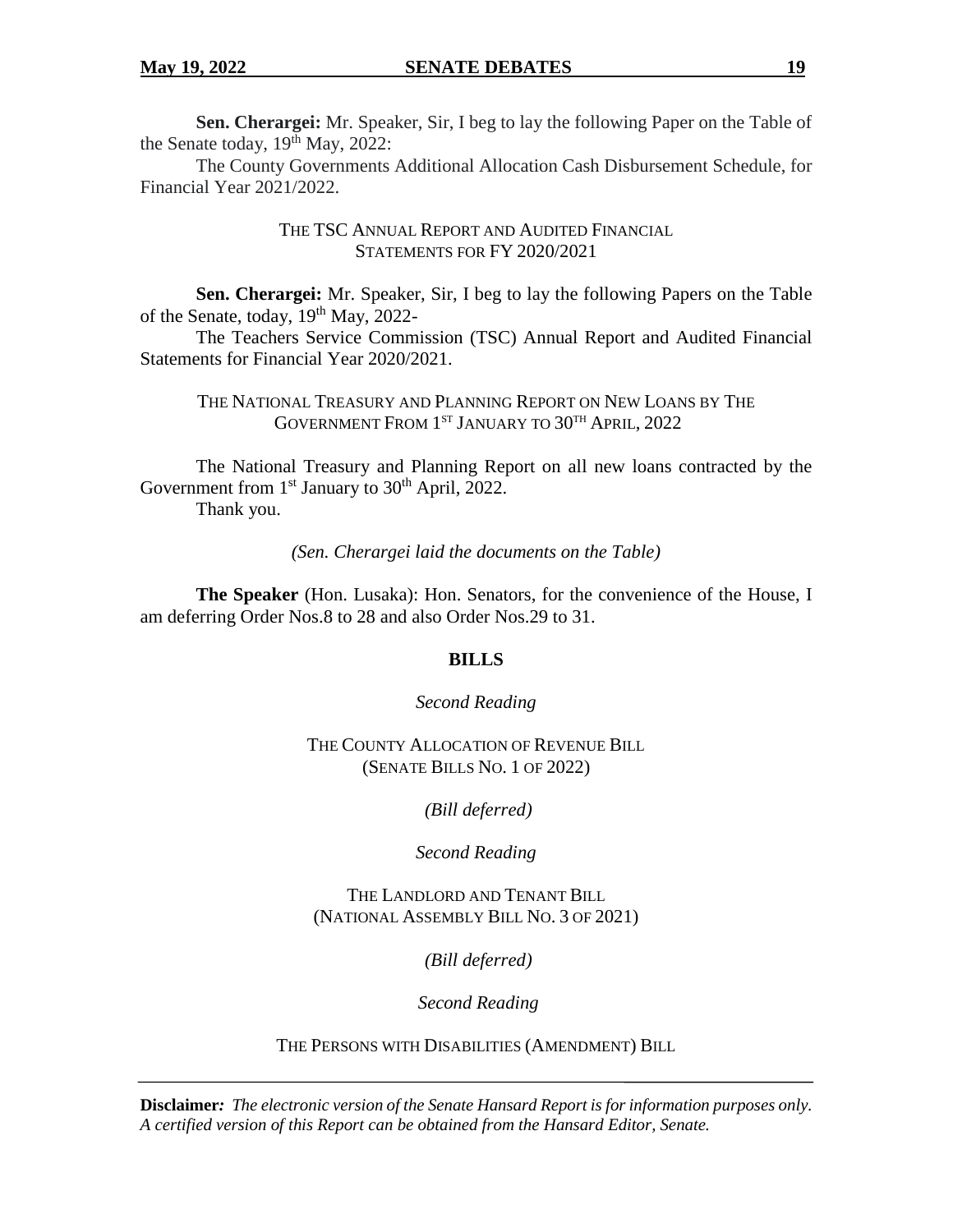(SENATE BILLS NO. 29 OF 2020)

*(Bill deferred)*

*Second Reading*

THE ELECTION CAMPAIGN FINANCING (AMENDMENT) BILL (SENATE BILLS NO.51 OF 2021)

*(Bill deferred)*

*Second Reading*

THE EMPLOYMENT (AMENDMENT) BILL (SENATE BILLS NO. 54 OF 2021)

*(Bill deferred)*

*Second Reading*

THE COTTON INDUSTRY DEVELOPMENT BILL (SENATE BILLS NO. 55 OF 2021)

*(Bill deferred)*

*Second Reading*

THE SUGAR BILL (NATIONAL ASSEMBLY BILLS NO. 68 OF 2019)

*(Bill deferred)*

*Second Reading*

THE PUBLIC PROCUREMENT AND ASSET DISPOSAL (AMENDMENT) BILL (NATIONAL ASSEMBLY BILLS NO. 32 OF 2021)

> *(Bill deferred) Second Reading*

THE SACCO SOCIETIES (AMENDMENT) BILL (NATIONAL ASSEMBLY BILLS NO. 55 OF 2021)

*(Bill deferred)*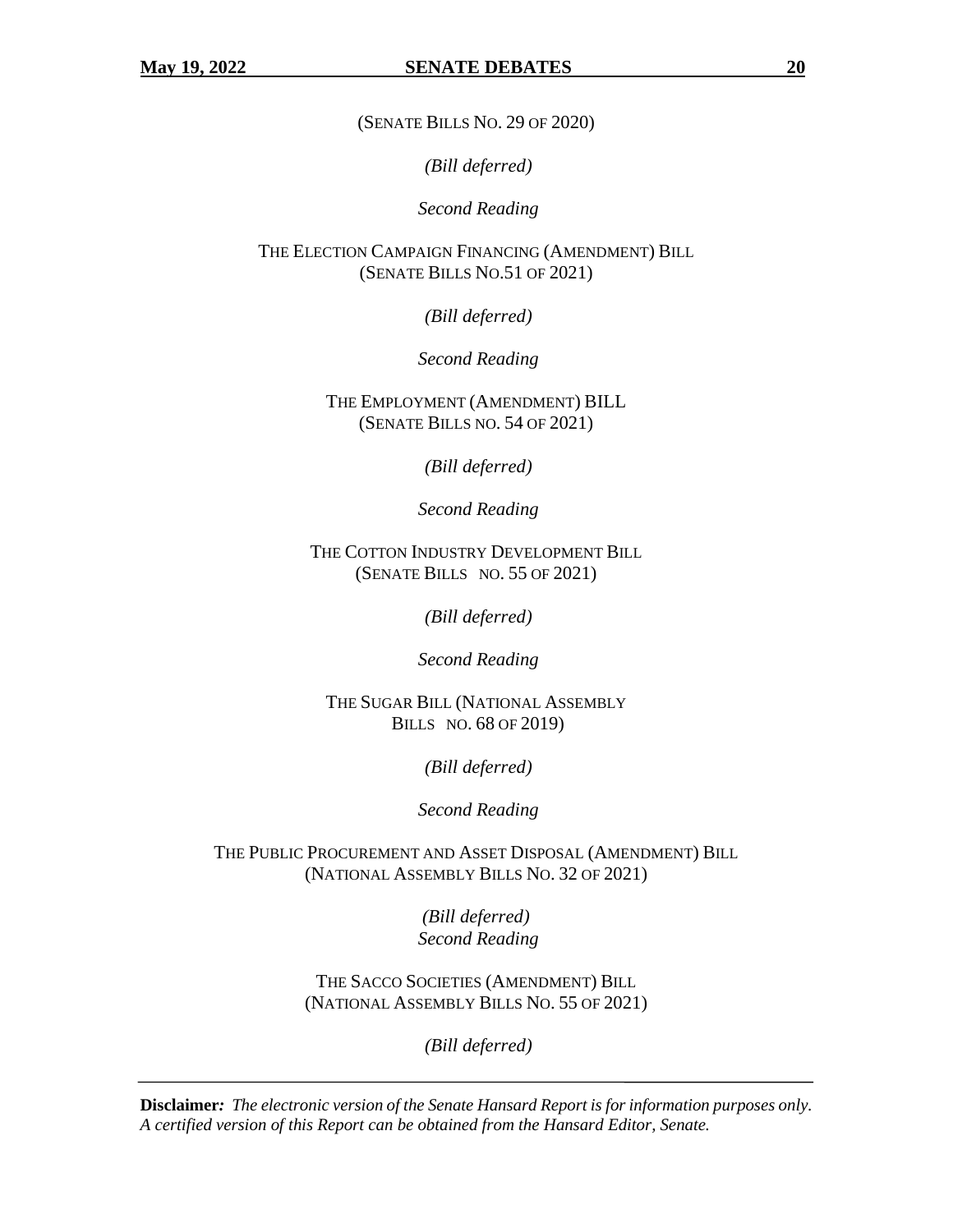*Second Reading*

THE SUSTAINABLE WASTE MANAGEMENT BILL (NATIONAL ASSEMBLY BILLS NO. 22 OF 2021)

*(Bill deferred)*

*Second Reading*

THE NATIONAL COHESION AND PEACE BUILDING BILL (SENATE BILLS NO. 19 OF 2021)

*(Bill deferred)*

*Second Reading*

THE COUNTY E-HEALTH BILL (SENATE BILLS NO. 39 OF 2021)

*(Bill deferred)*

#### **MOTIONS**

#### ADOPTION OF AUDIT REPORTS FOR COUNTY EXECUTIVES FOR FYS 2018/2019, 2016/2017, AND 2017/2018 (VOLUMES I, II AND III)

THAT, the Senate adopts the Report of the Sessional Committee on County Public Accounts and Investments on consideration of the Reports by the Auditor General on the Financial Statements of the following County Executives for the Financial Year 2018/2019- Embu; Homa-Bay; Kericho; Kilifi; Kirinyaga; Kisii; Kwale; Machakos; Mombasa; Nandi; Baringo; Bomet; Garissa; Kajiado; and West Pokot as contained in Volume 1 of the Report and the following County Executives- Isiolo; Kakamega; Kisumu; Laikipia; Mandera; Marsabit; Nakuru; Narok; Nyandarua; Samburu; Taita Taveta; Trans-Nzoia; Uasin- Gishu; Vihiga; and Wajir, as contained in Volume 2 of the Report, Laid on the Table of the Senate on Thursday 2nd December, 2021.

*(Motion deferred)*

ADOPTION OF THE SPECIAL AUDIT REPORT ON UTILIZATION OF COVID FUNDS BY 28 COUNTY GOVERNMENTS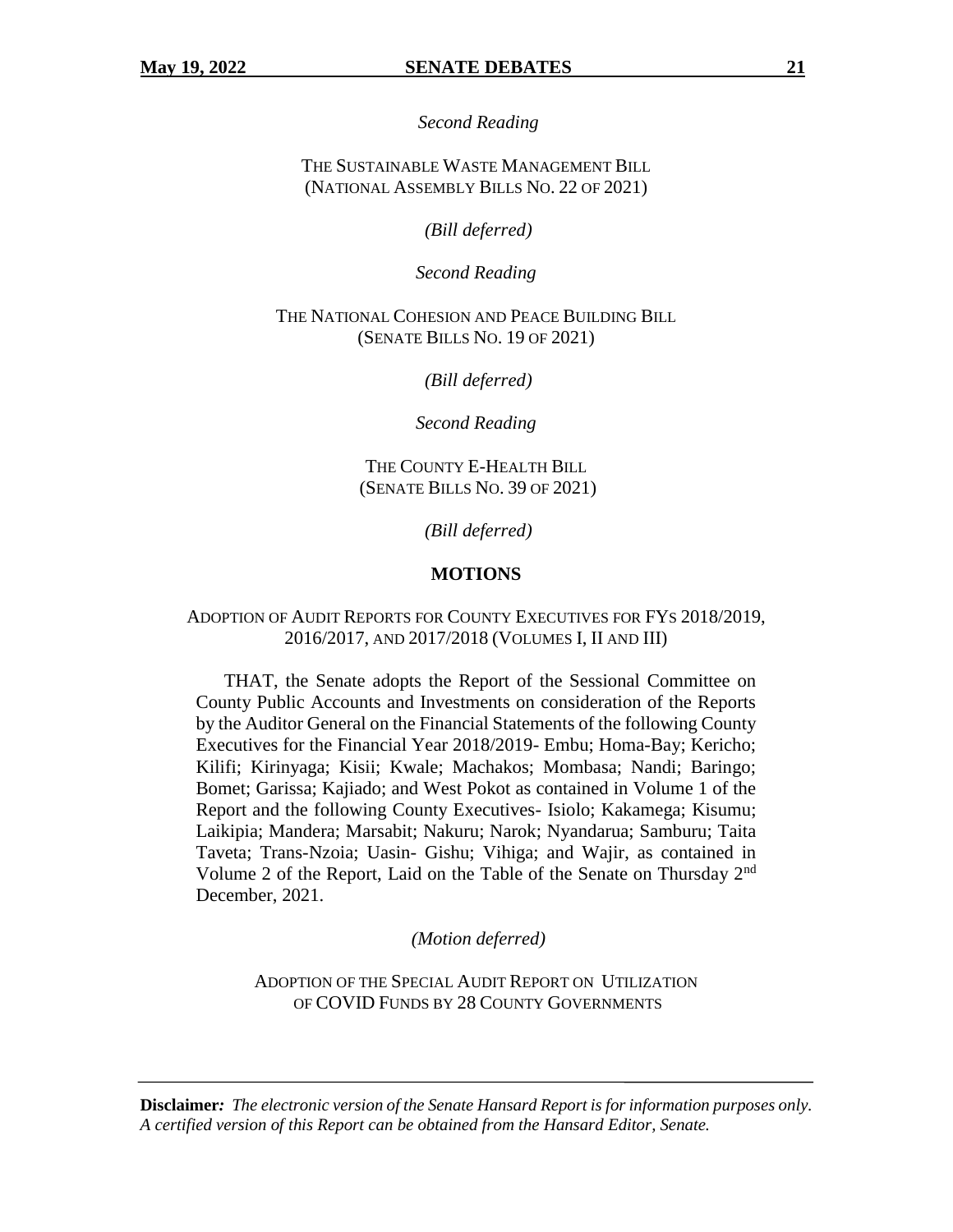THAT, the Senate adopts the Report of the Standing Committee on Health on the special audit report on utilization of COVID-19 funds by twenty-eight (28) county governments, laid on the Table of the Senate on Wednesday, 9th February, 2022.

#### *(Motion deferred)*

## **COMMITTEE OF THE WHOLE**

THE INTERGOVERNMENTAL RELATIONS (AMENDMENT) BILL SENATE BILLS NO. 37 OF 2021)

*(Committee of the Whole deferred)*

#### **COMMITTEE OF THE WHOLE**

THE LAW OF SUCCESSION (AMENDMENT) BILL, (SENATE BILLS NO. 15 OF 2021)

*(Committee of the Whole deferred)*

## **COMMITTEE OF THE WHOLE**

THE PRESERVATION OF HUMAN DIGNITY AND PROTECTION OF ECONOMIC AND SOCIAL RIGHTS BILL (SENATE BILLS NO. 21 OF 2021)

*(Committee of the Whole deferred)*

#### **COMMITTEE OF THE WHOLE**

THE LIFESTYLE AUDIT BILL (SENATE BILLS NO. 36 OF 2021)

*(Committee of the Whole deferred)*

#### **COMMITTEE OF THE WHOLE**

THE SPECIAL NEEDS EDUCATION BILL (SENATE BILLS NO. 44 OF 2021)

*(Committee of the Whole deferred)*

## **COMMITTEE OF THE WHOLE**

THE MENTAL HEALTH (AMENDMENT) BILL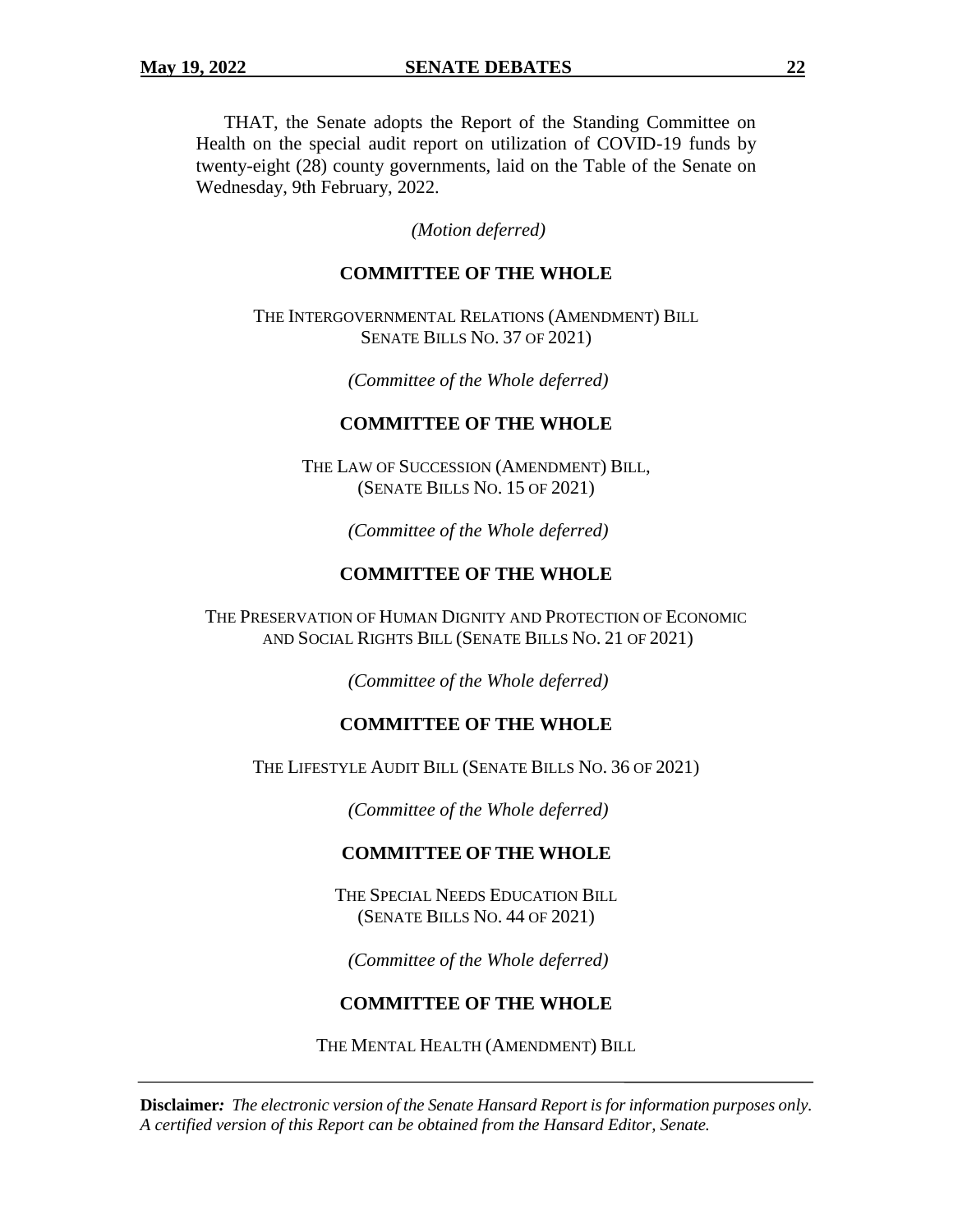(SENATE BILLS NO. 28 OF 2020)

*(Committee of the Whole deferred)*

#### **COMMITTEE OF THE WHOLE**

THE IRRIGATION (AMENDMENT) BILL (NATIONAL ASSEMBLY BILLS NO. 12 OF 2021)

*(Committee of the Whole deferred)*

## **COMMITTEE OF THE WHOLE**

THE COUNTY ALLOCATION OF REVENUE BILL (SENATE BILLS NO.1 OF 2022)

*(Committee of the Whole deferred)*

#### **COMMITTEE OF THE WHOLE**

THE ELECTIONS (AMENDMENT) (NO.3) BILL (SENATE BILLS NO.48 OF 2021)

*(Committee of the Whole deferred)*

# **COMMITTEE OF THE WHOLE**

THE KENYA MEDICAL SUPPLIES AUTHORITY (AMENDMENT) BILL (SENATE BILLS NO. 53 OF 2021)

*(Committee of the Whole deferred)*

**The Speaker** (Hon. Lusaka): Let us move to Order No. 32.

#### **MOTIONS**

ADOPTION OF THE REPORT ON CONSIDERATION OF THE CONTROLLER OF BUDGET REGULATIONS, 2021

THAT, the Senate adopts the Report of the Sessional Committee on Delegated Legislation on its consideration of the Controller of Budget (COB) Regulations, 2021, laid on the Table of the Senate on Tuesday,  $10^{th}$ May, 2022 and pursuant to Section 18 of the Statutory Instruments Act, 2013 annuls the Controller of Budget Regulations, 2021.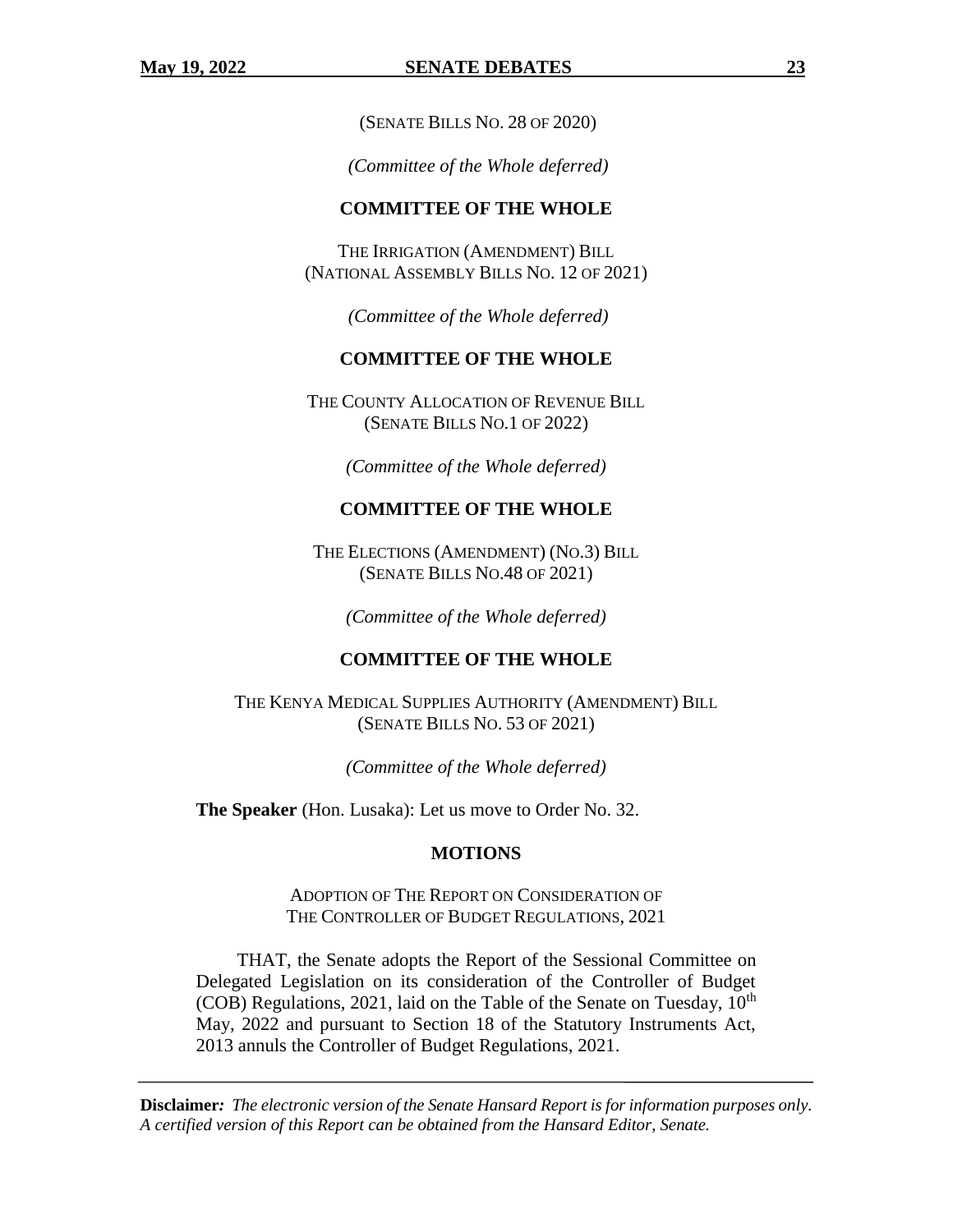Sen. Olekina had 12 minutes to go. I do not see any other interest. Therefore, I also defer Order No. 32.

*(Motion deferred)*

**The Speaker** (Hon. Lusaka): Let us move to the next Order!

## ADOPTION OF THE REPORT ON THE INQUIRY INTO THE ECDE LANDSCAPE

THAT, the Senate adopts the Report of the Standing Committee on Education on the inquiry into the Early Childhood Development Education (ECDE) landscape in the country, laid on the Table of the Senate on Tuesday,  $10^{th}$  May,  $2022$ .

This is also deferred.

*(Motion deferred)*

**The Speaker** (Hon. Lusaka): Next Order.

ADOPTION OF THE REPORT ON ALLEGED NEGLIGENCE OF KNH IN MEDICAL CASE OF LATE (PROF.) KEN WALIBORA

**The Speaker** (Hon. Lusaka): The Chairperson, Standing Committee on Health, Sen. (Dr.) Mbito, proceed.

**Sen. (Dr.) Mbito:** Mr. Speaker Sir, the Senate Standing Committee on Health which is established under Standing Order No. 218 (3) of the Senate Standing Orders, is mandated to consider all matters relating to medical services, public health and sanitation.

The Late Prof. Ken Walibora met his death at the Kenyatta National Hospital  $(KNH)$  on  $10<sup>th</sup>$  April, 2020 following a hit-and-run road accident on Landhies Road.

According to media reports, the deceased is said to have been hit by a bus as he attempted to escape an attack by street children.

Following media reports of the alleged negligence of the late Prof. Ken Walibora prior to his death at the KNH, the Standing Committee on Health, invited the management of KNH to a meeting aimed at clarifying the circumstances that surrounded the Late Professors' death, including-

(a)Details of how and when he was brought to KNH.

(b)What time he was attended to.

(c)What emergency interventions were undertaken on his behalf prior to his death.

In addition to the meeting with the management of KNH, the Committee held a consultative meeting with *Mzalendo* Trust, a civil society organization that has previously conducted studies on alleged negligence of accident victims at public hospitals in Kenya.

Article 43(2) of the Constitution and Section 7(1) of the Health Act, 2017 guarantees every person the right to emergency medical treatment.

Section 91(d) of the Health Act further obligates all private institutions and private health care workers to-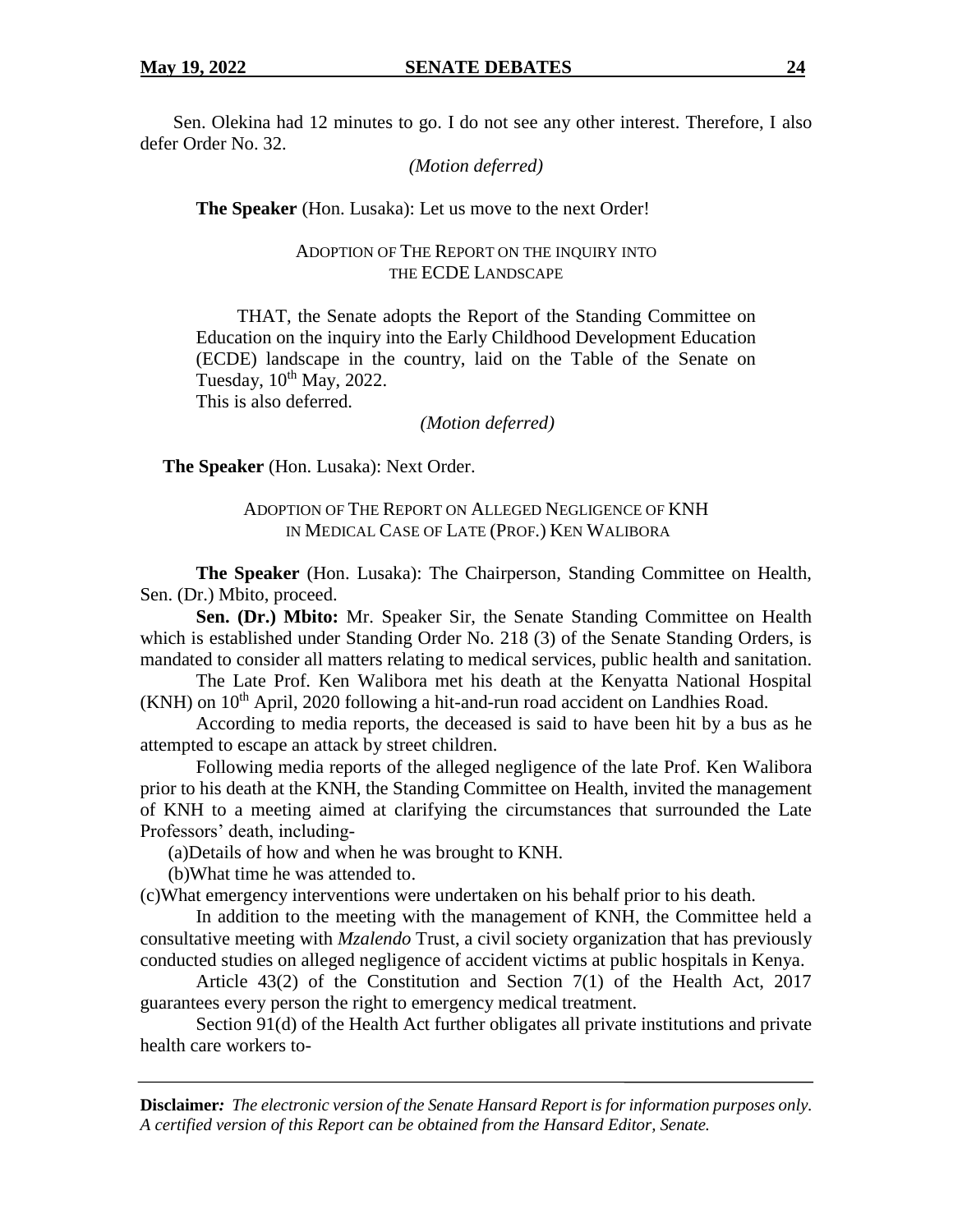"Provide emergency services in their field of expertise as required or requested either by individuals, population groups or institutions, without regard to the prospect or otherwise of direct financial reimbursement".

In the course of its investigations, the Committee found that the late Prof. Ken Walibora received the necessary life-saving medical emergency interventions following his admission at the KNH, and that he accessed intensive care services at the critical care unit of the A and E department in KNH.

The Committee further found that the late Professor was admitted as an unknown African, remained unidentified up to, at least, three days after his death owing to lack of identification documents.

As with accident victims with private insurance, but lack their identification documents, had his identity been known, he may have received a timely transfer to alternative private health facilities.

The Committee observed that whilst there was no proof of negligence by KNH prior to the death of the Late Prof. Ken Walibora, many victims of road traffic accidents and violence die from lack of receiving timely life-saving medical interventions and appropriate emergency health care.

The Committee also found that the delayed operationalization of the Health Act, 2017 and the Emergency Health Policy, 2019 are a key limitation in the provision of emergency treatment.

As such, the Committee identified a need for a legislative framework to operationalize the provisions of Article 43(2) of the Constitution and Section 7 of the Health Act, 20, which provide for the emergency treatment services.

The Committee further observed that for the majority of victims of road traffic accidents and violence, public hospitals are the first port of call.

As such, there is need to ensure that all public hospitals are adequately resourced and equipped in order to enable them deal with emergencies.

In relation to the above, the Committee found that the referral health system in counties is under-resourced and ill equipped. While most counties have acquired ambulances, they still lack adequate personnel, resources and equipment to provide effective emergency services.

As such, there is a need to strengthen emergency referral and Intensive Care Unit (ICU) services in county health facilities for purposes of improving access, as well as easing pressure at the KNH.

The Committee also found that weak pre-hospital care and poor handling of accident and violence victims prior to hospital admission, is a key factor affecting the survival of severely injured victims.

Based on the foregoing, the Committee recommends that the Senate intervene to provide a conditional grant to counties for purposes of strengthening the provision of emergency and critical care services.

The Committee further recommends that a mechanism be sought to link civil registration services to emergency health services for purposes of facilitating prompt identification of unknown accident victims.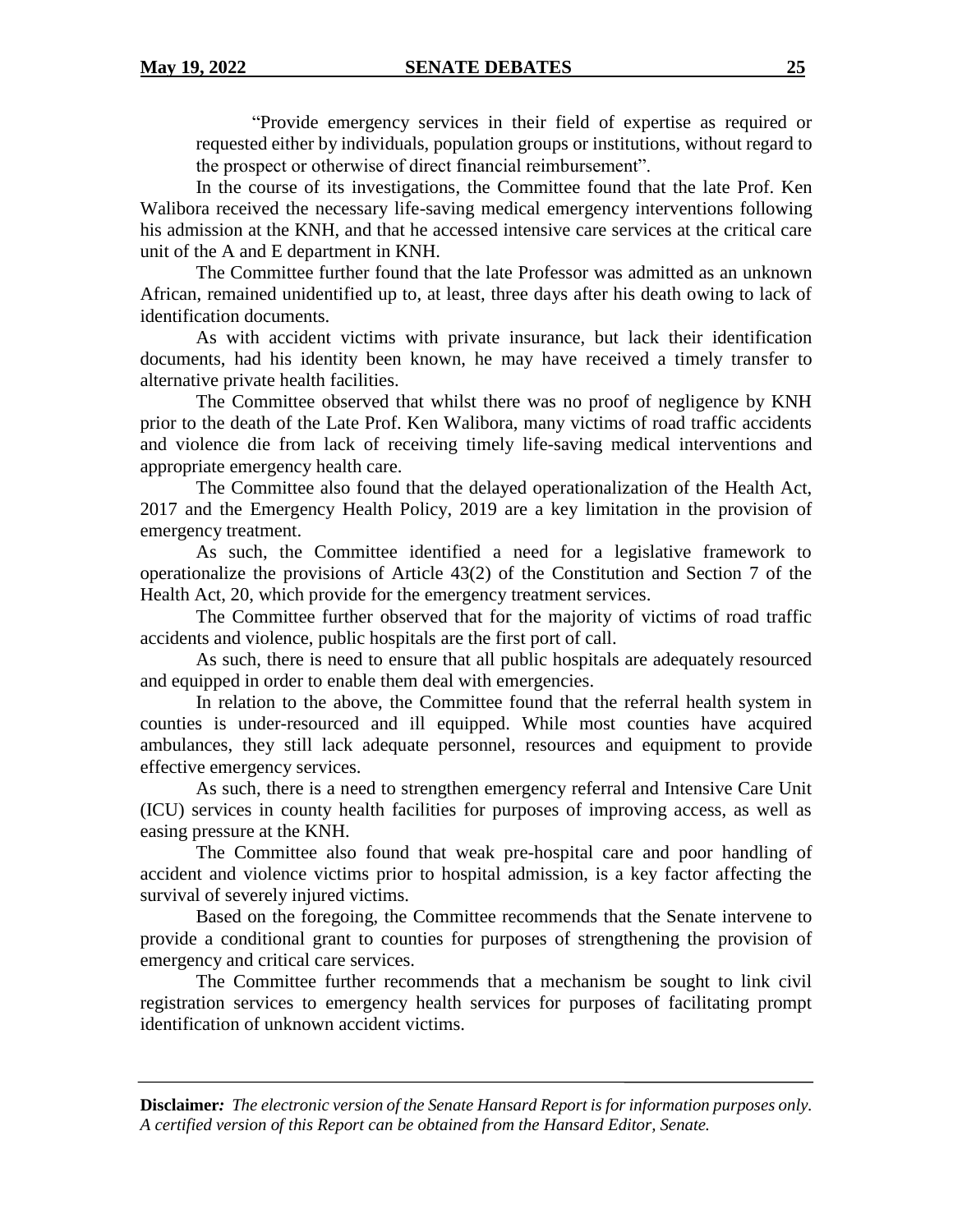In addition, the Committee recommends that the office of the Auditor-General, conduct a performance audit of the provision of ambulance emergency and Intensive Care Unit (ICU) services in the counties pursuant to Section 36(1) of the Public Audit Act, 2015 and report back to the House within a period of six months.

Mr. Speaker, Sir, in respect of the general state of the emergency care and treatment in Kenya, the committee recommends that the Ministry of Health (MOH) expedite the passage and publication of the Emergency Medical Policy 2020-2030, The Emergency Medical Care strategic plan, 2020-2025, The Emergency Medical Care Regulations in accordance to Sections 15 and 112 of the Health Act respectively.

The Committee further recommends that the National Treasury and the MOH act to expedite the integration of emergency medical treatment and care of the UHC package. Additionally, the Committee recommends that the MOH expedite the development of the Emergency Treatment and Care Bill, with a view towards operationalizing the provisions of Article 43(2) of the Constitution and Section 7 and 97 of the Health Act.

The Committee also recommends that all public and private health care providers develop and implement policies for timely and appropriate emergency health care and treatment in accordance with Article 43(2) and Section 7 and 91 of the Health Act. In order for the recommendations of the Committee to be actionable, the Committee resolves to table its report for the consideration and adoption by the Senate. I beg to table this report. I thank you.

I request my fellow senator, Sen. Cherargei to second.

**The Speaker** (Hon. Lusaka): Correct term is you beg to move the Motion.

**Sen. Mbito:** Pardon, Mr. Speaker, Sir. I beg to move this Motion and I request Sen. Cherargei to second.

**The Speaker** (Hon. Lusaka): Thank you. Proceed, Sen. Cherargei.

**Sen. Cherargei:** Mr. Speaker, Sir, I rise to second this Motion. In as much as we continue to condole with the family, friends and colleagues of the late Prof. Ken Walibora, who most of us knew through his writing of brilliant Kiswahili books. Most of his books were used by some of us during high school as the approved set-books.

I have read a number of his books. One of the good one is *Siku Njema.* He was a remarkable person, an educationist and a writer but unfortunately because of that accident he passed on. I agree with the Committee recommendations. When the investigation was done, the Kenya National Hospital (KNH), did its best to ensure that Prof. Ken Waliboraafter that fateful accident that later claimed his life-was attended to.

The KNH is one of the few referral hospitals that we have in the country. Most of the accident and emergency units within our counties and hospitals are not well resourced. We must train and ensure that there are critical caregivers to ensure that the people who get into accidents such as drowning and car accidents, are able get the first aid. Therefore, it is very important to get the necessary personnel for emergency and critical care when we get the money.

I am happy that the Conditional Grants Act has been signed into place to ensure transparent and accountable use of funds that are provided through conditional grants that are given by donors and other agencies in this Republic.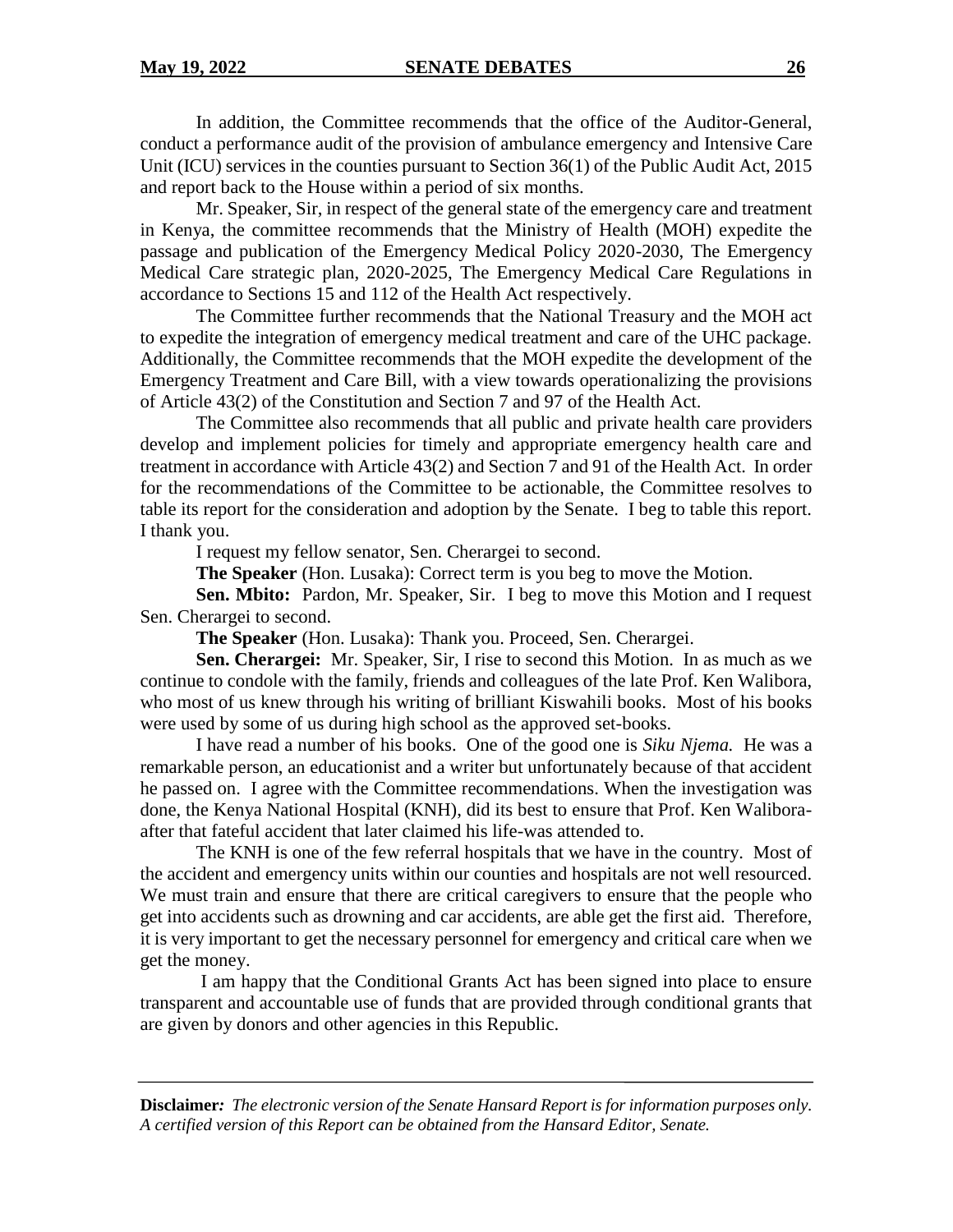An important point that the Committee has noted is the civil registration. We need to harmonize registration. We need to use biometrics and it will be easy to identify. If the biometric statistics had been synchronized and linked to the civil registration it would have been easier to identify Prof. Ken Walibora.

Most families who lose their loved ones go to police stations and mortuaries but do not positively identify their kins. Mostly, you will find that their loved ones have been admitted in hospital and by the time the accident happened the individual had not been carrying identification documents. The hospitals are hard pressed. I agree that we must improve on linkable civil registration.

The *Huduma* Number, was supposed to be issued and synchronized. I saw our colleague in the National Assembly Speaker, Hon. Justin Muturi, has returned some of those issues for public participation. I hope that when those bills come to the Senate, we shall also put in the same effort.

Allow me to talk about the issue of emergency and ICU services. Mostly, when accidents happen many people survive. However, how they are handled up to the time of recovery or death is a big challenge. The medical leasing program was very important for our counties to be able to access medical facilities including the ICU, Dialysis machines and many others that were being leased to the county governments. Therefore, we need to improve ICU Service provision in the counties. Every county should at least at minimum have five to ten ICU beds to ensure that when emergencies happen our people can get the necessary medical attention.

On operationalizing of the Health Act, 2017 and Health Policy 2019. This is a straight forward matter. Somebody in the MOH is sleeping on the job. This Bill was passed in 2017. Why does the MOH not want to operationalize the Health Act, 2017 and the Emergency report, Health Policy, 2019? Someone must be held accountable.

As this report comes from the MOH, they must tell us who was preventing this policy and the law from being operationalized. Somebody must be sleeping on the job. I hope that in the next three months, before this House lapses, we should be given clear answers in the next Senate.

This is an important law; ours is to make the laws and the Executive must implement them. They do not have an option. They cannot cherry-pick the laws we pass here. They cannot implement the laws that favor them and not implement those that do not. We want to ask the Executive to fully implement the laws because we are a lawmaking body and they do not have an option of cherry picking what we are giving.

On the issue of public awareness, I can clearly state that most Kenyans do not have basic knowledge of first aid. If anybody was to collapse in this Chamber, I highly doubt that a number of us would know what to do. We need to ensure that we train and create public awareness. Whenever an accident happens people mishandle that individual until they die. Most people die not because of the accident but the management of that person.

If the people who took Prof. Ken Walibora to the hospital knew how to handle him and how to do some first aid, maybe he could have survived. All in all, these are good recommendations. I thank the Committee for going beyond the call of duty and bringing a report that we can use as a reference point. A precedent in this House to make sure that such deaths do not occur.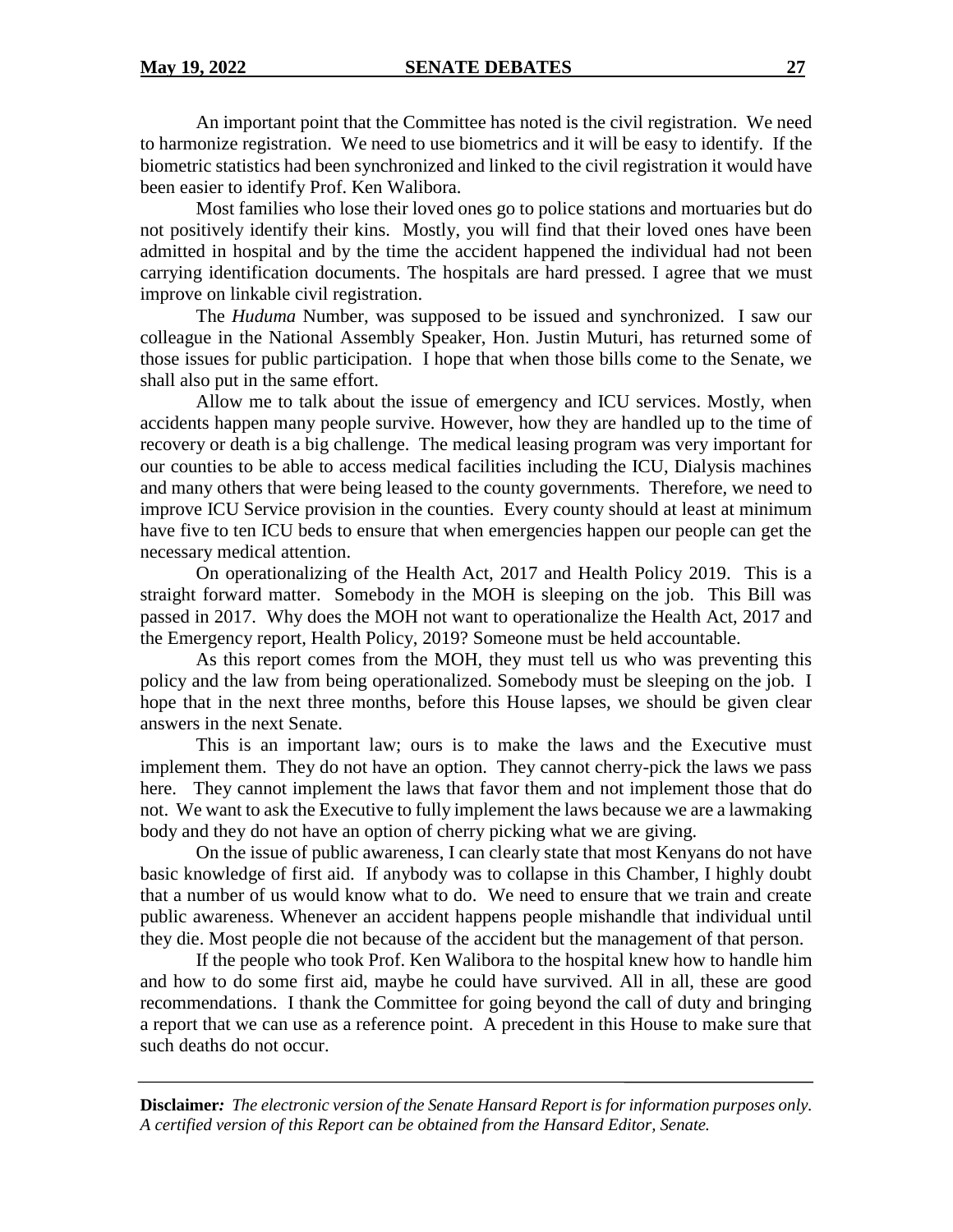Many people might ask why the alleged negligence and death of the late Prof. Ken Walibora was not being investigated yet he was one of the renown and prolific writers, an important educationist who wrote extensively on the issues and growth of Kiswahili in this republic and across East Africa and the world.

He was also a lecturer in universities abroad. The late Prof. Walibora was a global citizen. In as much as there was the alleged negligence, the investigation by the Committee found out that KNH was not culpable through commission or omission in terms of negligence that led to the death of Prof. Ken Walibora.

We thank the membership and the Chairperson of the Committee. We look forward to further recommendations. I also thank the House because this is also an honor to the life and times of Prof. Ken Walibora. I know his family, friends and colleagues really wanted to know what happened in his last moments.

With those many remarks, I beg to second.

**The Speaker** (Hon. Lusaka): Thank you so much Sen. Cherargei.

Hon. Senators, I want to clarify something concerning Order No.32 before I propose the question. It was a continuation of debate. There being no further interest to contribute, the debate on the Motion was concluded. The Motion shall, therefore, be listed for Division in the next sitting.

## *(Question proposed)*

**Sen. (Dr.) Musuruve:** Thank you, Mr. Speaker, Sir, for the opportunity. I congratulate the Committee on Health for coming up with this report. Sen. (Dr.) Mbito together with his team have done a good job.

The late Prof. Ken Walibora, who was a journalist and writer, left a legacy. His death was painful. Sometimes when you read about the cause of his death, people say that he suffered some blows on his cheek, some teeth were removed, blood was oozing from his brain and all that. Although it was a painful death, it is supposed to be an eye opener for Kenyans because his death could have been averted.

From the look of things, it is clear that the late Prof. Ken Walibora was not given speedy attention that he required. That is something that all hospitals should take note of and not just Kenyatta National Hospital (KNH).

There is need to interrogate and find out if the emergency wings are doing what they are supposed to. You could tell that there was a glaring gap in the emergency services section because they were not fast enough but there could be many reasons. Probably they did not have enough paramedics.

There is need to ensure we have not only the right equipment but also the personnel in all our emergency services units. In every emergency section, we should have paramedics who are ready to do their work. They should be on standby in case of an emergency. That is why they are called emergency units.

If they are well equipped and have the right personnel, they can save many lives if interventions are done speedily and efficiently. If Ken Walibora's case was taken up with the speed and due attention that it needed, probably he would still be here with us.

Mr. Speaker, Sir, Kenya is one of the countries that signed the Abuja Declaration, where State parties agreed that they are going to set aside a percentage of money for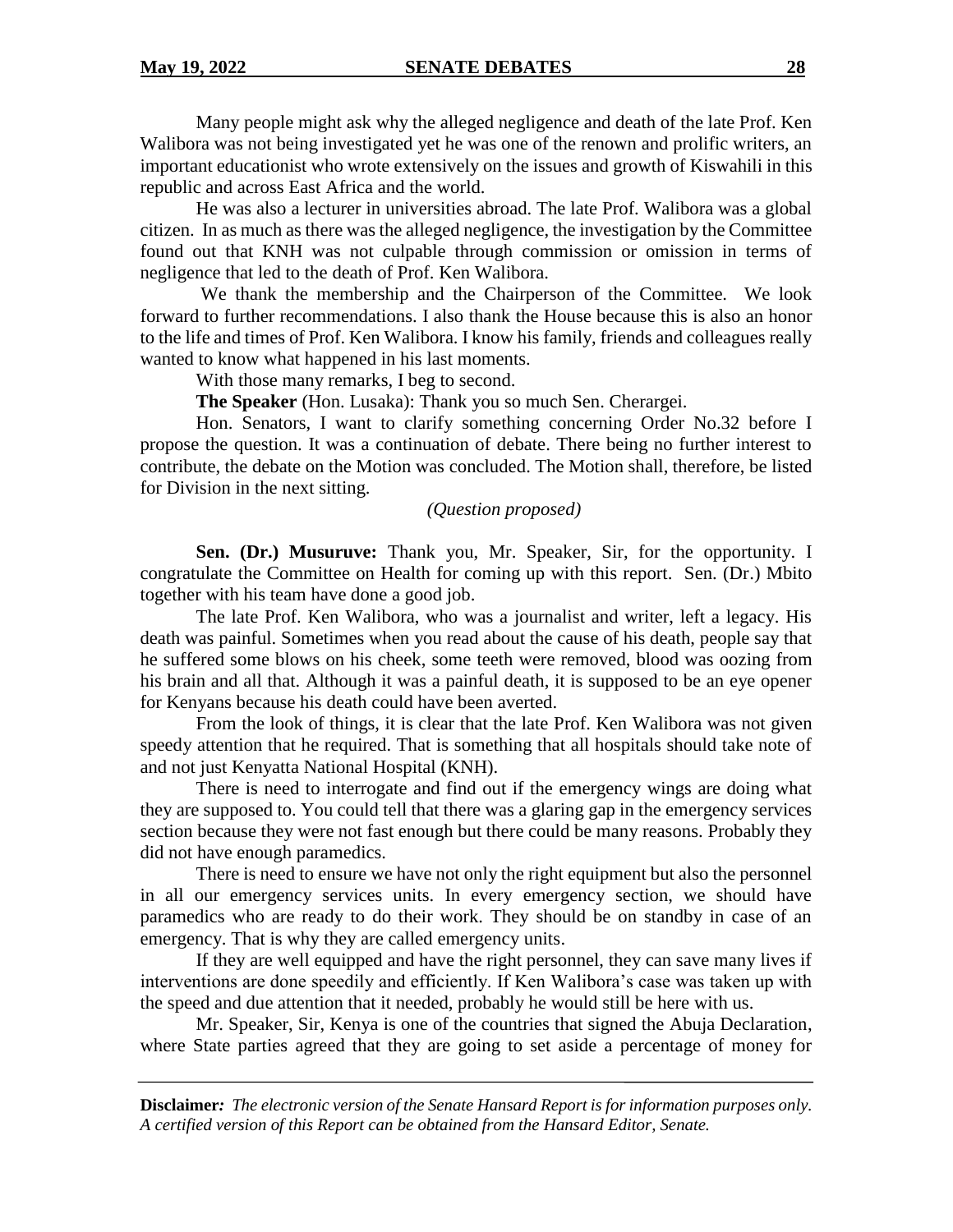purpose of provision of healthcare. They agreed that 15 per cent of the national revenue should go to health. If the money that goes to provision of healthcare is well utilized, we will protect some Kenyans who die because of lack of emergency treatment.

There is also need to ensure that emergency sections have adequate personnel. Training of health personnel should be a priority because we are bound by our Constitution.

When you look at Article 43(1), it states clearly that health is a human right. All Kenyans have a right to the highest attainable standards of health. The highest attainable standards of health entails emergency cases being given the attention they deserve.

When a woman is going to a labour ward but she unable to reach before giving birth, an ambulance should be send with paramedics to ensure that mother and baby's lives are protected.

There is need to ensure that emergency units are managed appropriately. There should be a provision on how things should be done during emergency cases. Someone should be answerable when things are not working in an emergency wing.

When it is established that there was negligence that led to death, somebody should be accountable. It should not only be about death. We also need answers when a situation becomes worse in an emergency room.

For example, when a patient is taken to the emergency section, people should be told the progress and whether they were doing well or bad thereafter. There should be a way of ensuring that emergency cases are accounted for.

Even though Prof. Ken Walibora died, it should be an eye opener. There should be a way of investigating emergency units. Money should also be set aside for emergency units. When money is set aside by the national Government, the Auditor-General should carry an audit to ensure that the equipment in the emergency units is adequate and appropriate and everything is working well.

We have a duty to protect Kenyans. We know well that people are productive when they are healthy. Everyone should be in good health so that they are productive. That way, our Gross Domestic Product (GDP) will go up, which is a good thing for every citizen in this Republic.

As I support the report by Sen. (Dr.) Mbito, I hope that there will be intensive follow-up, so that we avert situations that need to be averted in order to protect Kenyans.

It is a mandatory requirement that everyone has a right to health or everyone should have a clean bill of health. That is possible and doable if we are serious. In as much as health is a devolved function, we need to ensure that emergency services are available in the counties.

Mr. Speaker, Sir, let me just say it here. It is a sad affair because sometimes when you go to the counties, you find people helpless. When they go to the hospital, sometimes medicine is not there, equipment is faulty and things are not happening right, yet a lot of money goes to the counties for provision of healthcare.

There is need to interrogate and intervene, so that we ensure that the well-being of all Kenyans is accounted for. Everyone should be in good health because it is a constitutional requirement under Article 43(1) of our Constitution.

I support this report and thank you.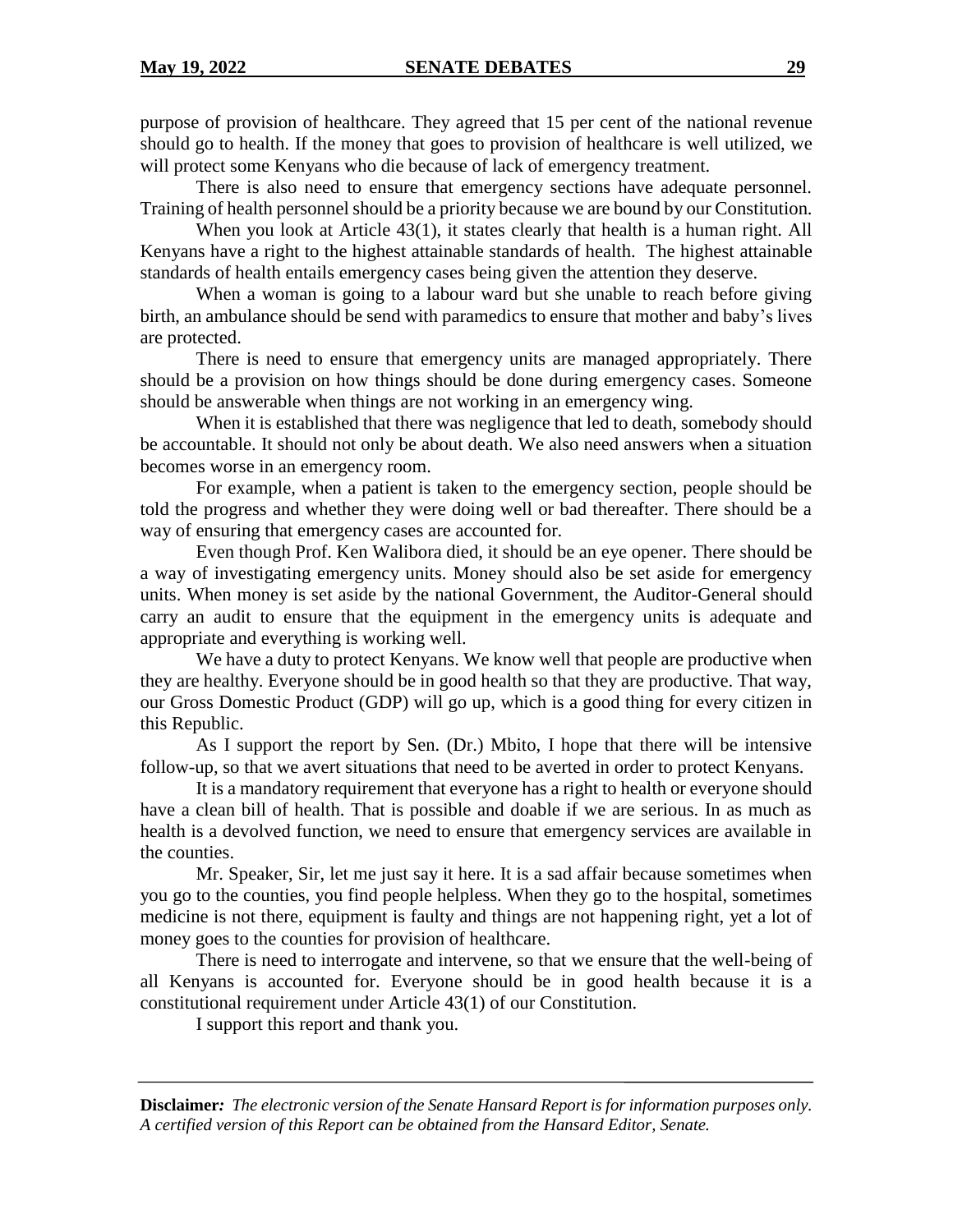**The Speaker** (Hon. Lusaka):Hon. Senators, I now call upon the Chairperson to reply.

**Sen. (Dr.) Mbito:** Let me take this opportunity to thank my colleagues for the comments they have made on the Statement on the death of Prof. Ken Walibora. I thank my colleagues in the Senate Committee on Health for the input they made in this Report.

I assure Kenyans that the issues that we have recommended here, we will make a follow-up to ensure they are all implemented. We have to work towards ensuring that each and every Kenyan is entitled to the best medical care including emergency treatment.

I thank you, Mr. Speaker Sir.

*(Question put and agreed to)*

**The Speaker** (Hon. Lusaka): I defer Order Nos. 35, 36, 37 and 38, and move to Order No.39.

> ADOPTION OF FIRST PROGRESS REPORT ON COVID-19 PANDEMIC SITUATION IN KENYA

THAT the Senate adopts the First Progress Report of the Standing Committee on Health on the Covid-19 pandemic situation in Kenya, laid on the Table of the Senate on Tuesday, 30th March, 2021.

*(Motion deferred)*

ADOPTION OF SECOND PROGRESS REPORT ON COVID-19 SITUATION IN KENYA AND SPECIAL

THAT the Senate adopts the Second Progress Report of the Standing Committee on Health on the COVID-19 situation in Kenya and preliminary findings of the Committee, on the Special Audit Report on the Utilization of COVID-19 funds by County Governments, laid on the table of the Senate on Tuesday, 30th March, 2021.

*(Motion deferred)*

ADOPTION OF THE THIRD PROGRESS REPORT ON THE NATIONWIDE COVID-19 VACCINATION ROLL OUT

THAT the Senate adopts the Third Progress Report of the Standing Committee on Health on the COVID-19 situation in Kenya and preliminary findings on the nationwide COVID-19 vaccine roll out, laid on the Table of the Senate on Tuesday, 21st September, 2021.

*(Motion deferred)*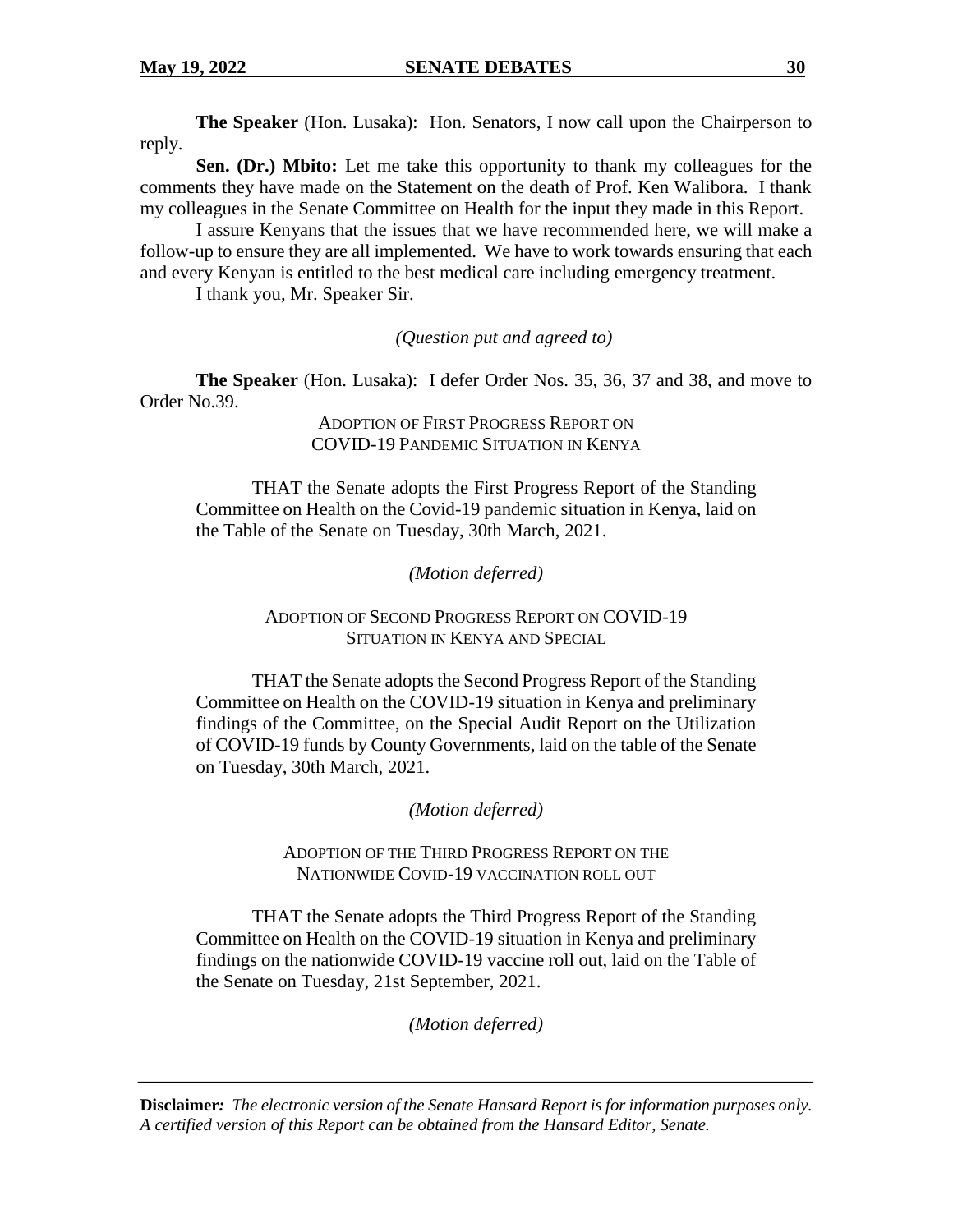# ADOPTION OF FOURTH PROGRESS REPORT OF COVID-19 PANDEMIC SITUATION AND IMPLEMENTATION OF NATIONWIDE COVID-19 VACCINE DEPLOYMENT

THAT the Senate adopts the Fourth Progress Report of the Standing Committee on Health on the Covid-19 pandemic situation and the implementation of the Nationwide Covid-19 vaccine deployment, laid on the Table of the Senate on Thursday, 2nd December, 2021.

*(Motion deferred)*

## **MOTION FOR ADJOURNEMNT**

ADJOURNMENT OF THE SENATE PURSUANT TO THE APPROVED CALENDAR FOR THE 2022 SESSION

**The Speaker** (Hon. Lusaka):Senator (Dr.) Mbito, you may proceed. **Sen. (Dr.) Mbito**: Mr. Speaker Sir, I beg to move –

THAT pursuant to Standing Order No.28 and 29, the Senate do adjourn until Tuesday  $7<sup>th</sup>$  of June 2022.

I believe that this is an opportunity that will give Senators time to rest after a very busy schedule. It will also give an opportunity for Committees to basically wind up their matters because are approaching the end of our term. Therefore, this will be a welcome recess.

I, therefore, beg to move and request my colleague, Sen. Cherargei, to second.

**Sen. Cherargei:** Mr. Speaker, Sir, this adjournment has come at an appropriate time, noting that this will be an important period where Committees and Members can retreat to finalize on exit legacy reports of the House.

When we resume on  $7<sup>th</sup>$  June, 2022, that will be our last session as a House before we break for the General Elections of 9<sup>th</sup> August, 2022. This Adjournment Motion will also allow us to campaign, noting that this is a campaign season for most of us who want to become Governors, Members of National Assembly and those of us who will be defending our seats. This is an opportune time to relax with our families and catch up with our friends.

More importantly, this being a very busy season, it is important to go back to our people, take our scorecard of what we have been doing for the last five years on the Floor of the Senate in ensuring that devolution works. It is also an opportunity for Senators to move around our counties and check the progress of our projects that we have had.

Colleagues, when you get time, as people who are in charge of oversight, visit some of the county projects and assess whether they have met standards as provided for.

I appeal to my colleagues in the political arena to continue preaching peace. Kenya is bigger than all of us. Let us not sacrifice the peace and tranquility of the country for the expediency of politics of the day. We have different political formations, but that should not be an opportunity to incite Kenyans by making comments that can bring disharmony.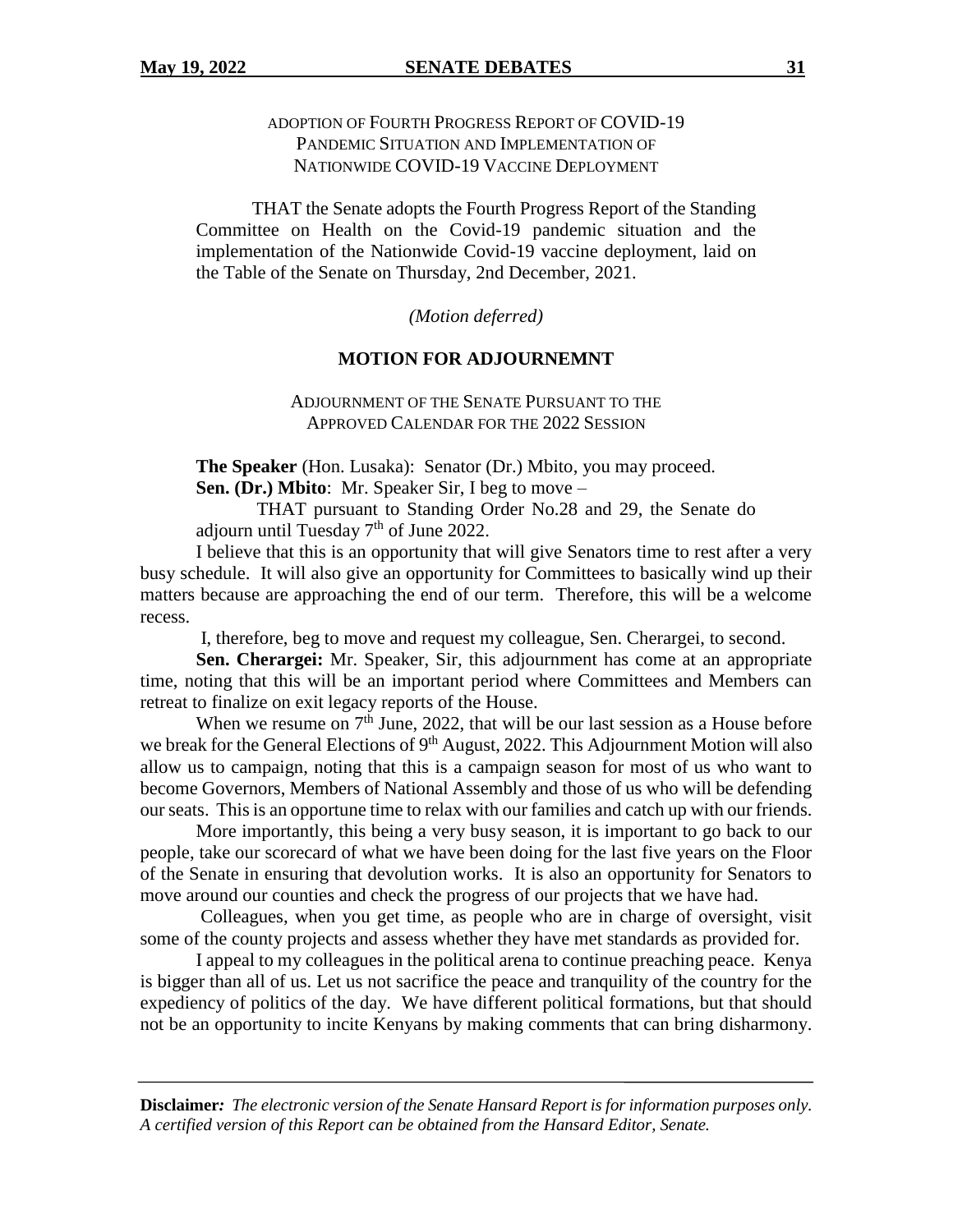We should use this opportunity as Senators; as the 'Upper House' of union, to preach peace as we campaign. As we sell our agenda, let us encourage people to live in harmony.

They can notice that because in this House, we have people who support different political formations. I support the *Kenya Kwanza* formation. My colleague supports the *Azimio la Umoja* formation. All said and done, we enjoy camaraderie in this House.

I appeal to Kenyans not to fight for the sake of politicians. By the time you are dead and buried, you will be forgotten. By the time you are locked in cell for committing pollical violence, you will be forgotten. The same politicians will be popping champagne, engaging, talking and telling themselves how that was a gruesome competition.

I appeal to my colleagues to be agents of peace. Let us move around encouraging our people to maintain peace. I know we are living at a time when there is a high cost of living. The cost of bread, milk and cooking oil has gone up.

Today, when you go to supermarket, they have increased security features of our cooking oil. This is because the prices have shot up astronomically. It points to a clear issue that most of our people cannot afford to put a meal on the table.

Especially for us men, this is an issue that will come up in the next Men's Conference. As the head of the family, if a man cannot provide for his house, one no longer has dignity and respect as a man. Most father figures in our families are struggling. That also includes women.

There are many people who are working in *mjengos;* they are 'hustling.' We say that every hustle matters. The cost of living including cost of fuel also continues to rise. Fares will continue skyrocketing.

We saw challenges when Form Ones were reporting. My colleagues will attest that most parents were unable to take their children to report to Form One. Some of them were paying commitment fees.

We have heard the Cabinet Secretary (CS) for Education saying that the principals must admit the children to join Form One. That is contrary to what is happening on the ground. I have a number of children from Nandi County who were called to good schools, but due to lack of school fees, they cannot be admitted to Form One. I appeal to the Ministry of Education to intervene.

There is a case of a student who wanted to pay school fees using cockerel. There was another student who went to school with an empty box. Thanks to well-wishers, he was able to be admitted. We have a number of such cases. All of us, as leaders, when we wake up in our houses, always get parents who cannot afford school fees.

I appeal to the Senate Committee on Education, the Ministry of Education and county governments to intervene. In my county, bursary was last issued in 2019. Up to date, there is no bursary that has been issued in the County of Nandi to ensure that our children continue with their secondary and higher education. Nandi County has not released bursaries even for those joining Form One.

I appeal to Governors, including those of Kakamega and Bungoma to release bursaries. We should not allow our people to beg for handouts because of county governments not releasing bursaries. It is so sad. The National Government - Constituency Development Fund (NG-CDF) and many others agencies are releasing bursaries.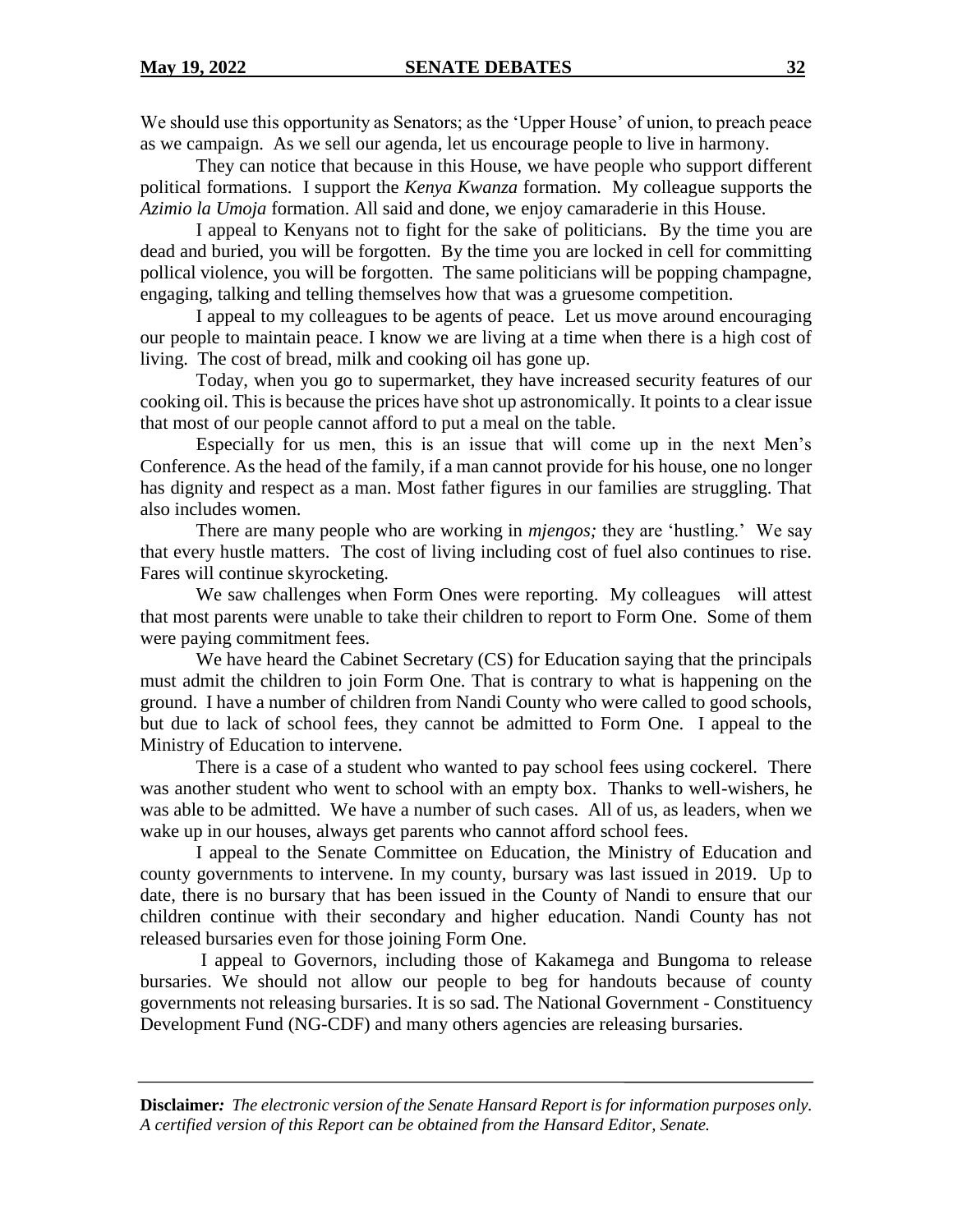I want to single out most of the Commercial Banks in this Republic, including Equity Bank Wings to Fly. Kenya Commercial Bank (KCB), Safaricom and many others have gone ahead to provide necessary support and scholarships to those joining Form One. We thank them and hope that in the future we can get many more.

As I conclude, I wish to single out a police station, I think in Machakos, that fundraised for a Form One student to a tune of Kshs200,000.

Police are not paid good salaries. They do not have good living conditions, but they thought it wise to fundraise for a student to report to Form One.

Those are clear cases that show that there is a problem in terms of access to education in this Republic. We cannot celebrate this Constitution and say that we have made tremendous progress in access to education, yet we cannot actualise that issue of access to bursary.

Finally, God willing, when we report back for the final leg, the *Kenya Kwanza* brigade led by His Excellency the Deputy President, Dr. William Ruto, Co-principals Sen. Wetangula, hon. Musalia Mudavadi, Gov. Alfred Mutua, hon. Moses Kuria, Gov. Kabogo and our running mate, the Deputy President designate, Hon. Rigathi Gachagua, the Member of Parliament of Mathira Constituency--- As we campaign across the country as *Kenya Kwanza,* I want to give this assurance to the Nation that we shall do peaceful, gender-oriented and respectful campaigns. We shall respect and engage our competitors on issue-oriented politics.

I want to call upon our competitors, the *Azimio* brigade to also engage in issuebased politics, preach peace and also accept and concede defeat when we give them a resounding defeat on 9th of August 2022.

I want to wish success to my colleagues Sen. (Dr.) Mbito, our sister, Sen. (Dr.) Musurve, colleagues who are running for governor, others who are defending their seats, like myself, and other colleagues who are going to run for seats in the National Assembly.

Mr. Speaker, Sir, I wish you well as you receive the higher calling of going back to serve your people of Bungoma. As *Kenya Kwanza,* we are praying for you and we will support you where necessary. As colleagues, we should also put each other in prayers. Being a politician comes with causalities of high blood pressure and confusion. You can even temporarily lose your mind. I would like to appeal to our colleagues that even as we proceed, in future, Parliament and Senate should put in place a counselling department, so that some of the people who lose an election do not imagine it is the end of the world. I hope that the Secretariat is noting this as part of the package in future. It is good that the Chairman of the Committee on Health is here.

We need to encourage each other that even if you have lose an election, it is not the end of the world. The Bible says that when one door closes, several others open. We wish the colleagues who did not succeed well in their endeavours and assure them. God willing, if we will be in government, we shall ensure that we hold their hands to ensure that they continue serving this country in different capacities.

With those many remarks, I wish to thank the people of Nandi for allowing and nominating me to fly the United Democratic Alliance Senatorial flag on 9<sup>th</sup> August, 2022. That is a clear indication of confidence in my leadership. I will endeavour to serve them,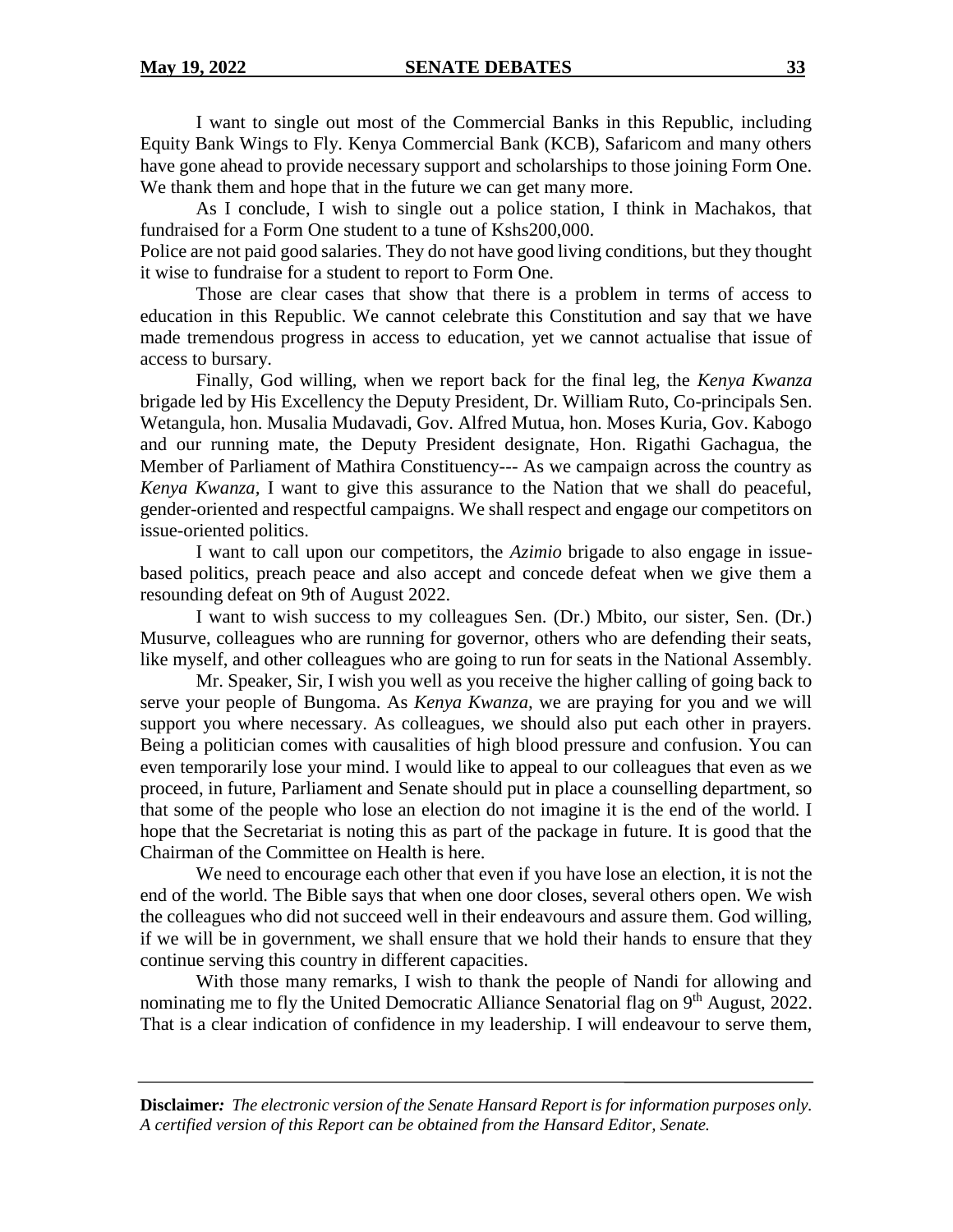the Republic of Kenya and Kenyans of goodwill in terms of ensuring that we protect devolution and that it works for this country.

I want to pass my warmest regards to the people of Nandi and thank them for this opportunity and also thank the UDA and party leader, Dr. William Ruto and the principals in *Kenya Kwanza*. I would have liked to see Sen. (Dr.) Mbito being part of us, but I know that he might not be part of us physically, but spiritually and in prayers, he is part of us.

With those few remarks, I beg to second.

I thank you.

#### *(Question proposed)*

**Sen. (Dr.) Musuruve:** Thank you, Mr. Speaker, Sir, for giving me an opportunity to support this Motion. Indeed, the adjournment is necessary as it will help us do many things in terms of legislation. There are still ends that are loose and we must have a neat finishing in terms of legislation.

Having the recess will also help the committees to have a retreat and wind up what is in the in-tray. The retreat is very important because that is when the Senators will come up to work on what has not been worked on.

Even as we reach a conclusion in terms of law-making, I must say that the lawmaking process, especially being in the Senate, has been a big privilege for me because I have found myself in a situation where I am legislating and also representing people of my type, the PwDs, women, and the vulnerable.

It is indeed a good opportunity and I must thank my party leader, Baba Raila Amolo Odinga, for giving me this opportunity to legislate and to represent PwDs. It is a big and good platform, and one that I am thankful for because it has helped me to give back to the society.

It has helped me in looking at real and concrete issues out there and bringing them here on the Floor of the House that they can be legislated on. I would also like to wish my colleagues well, who are vying for different positions.

Hon. Speaker, I take this opportunity to also thank you for doing a diligent job in this House. As you go for your campaigns as the Governor for Bungoma County, I wish you all the best in your campaigns. I am sure as you continue working on the ground, God will hear the desires of your heart. We still need you in leadership position because of the skills that you have.

I would like to wish all my colleagues who want to come back to this House, as Senators, and also those who want to go to the 'Lower House,' all the best in their campaigns.

As I wish them the best, I want to say thank you very much for the appointment that Baba Raila gave me because it has kept me strong and given me the urge to continue fighting for the needs of Kenyans. It has made me realize that I should always be a voice for others and forget myself and be selfless in the manner in which I conduct myself because other lives matter and they are relying on the way I represent them.

Mr. Speaker, Sir, as we go for electioneering, I want to congratulate hon. Martha Karua on being nominated as the running mate for *Azimio* Coalition. I know very well that hon. Karua has political and social experience, and being a woman, I believe that she has